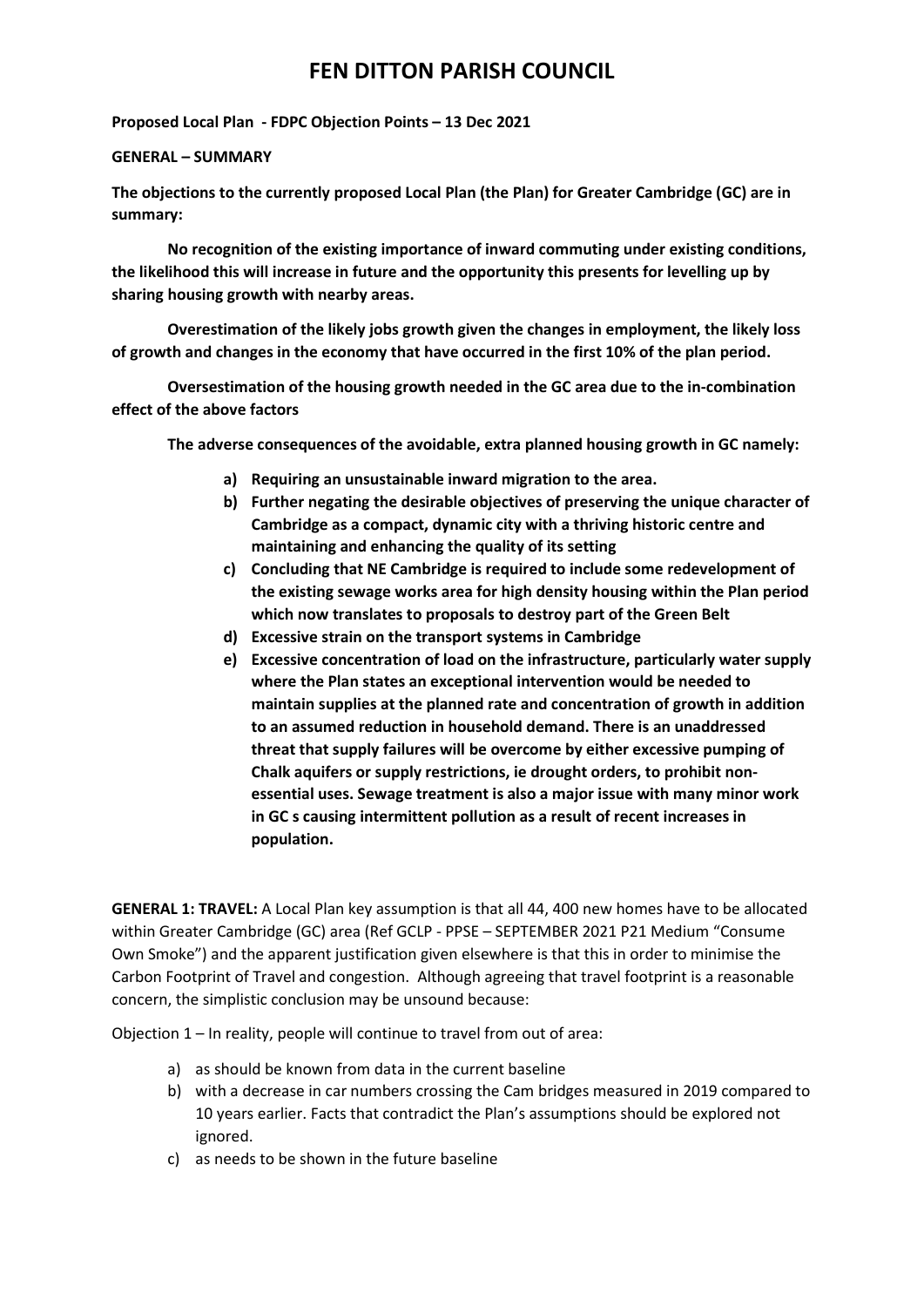- d) increasingly so as working from home becomes more prevalent so journeys into GC are less frequent for some of these workers (2 or 3 days/week?).
- e) with lower carbon footprint for average working day due to c) above
- f) increasingly but anecdotally, due to some people wishing to take advantage of lower housing costs and more tranquil, rural surroundings. Further evidence for the drivers for growth of in-commuting from out of the GCP area can be inferred from the Housing Market Bulletins which show that prices/m2 are much greater in Cambridge City than other districts and average and lower quartile prices also show a similar ranking but over a narrower spread.
- g) increasingly so by sustainable travel as a consequence of CPCA's plan to improve public transport which may include connections to rural hubs
- h) increasingly so in the case of Rail as Network Rail creates improved connections in area at Cambridge South and Waterbeach new town and out of area, eg Soham, Wisbech, Ely capacity improvements and longer range potential such as East -West Rail and Newmarket line improvements to the east.

The Local Plan assumption does not appear to be compatible with or even tested against Network Rail's forecasts or evidence for travel patterns from out of the area (see below the copied Figure 2 ref Cambridge South Station. This is a step the Local Plan needs.

Recognising potential for more rail commuting from Fenland and East Cambridge and encouraging this in housing allocations might do a lot for the levelling up agenda in the County. Some evidence of what other Districts are planning or might aspire to for commuting to GC should be given. The comment on P26 about lack of "asking" in discussion with neighbouring authorities does not inspire confidence that the right questions have been asked.

Objection 2 – In reality, some people will continue to travel to employment out of the area:

a) The long term desire for NEWECAP includes the siting of 8000 plus new houses near Cambridge North station is likely to attract such out-commuters. At the very least, the number could be assessed for the Local Plan by first quantifying then comparing the degree of out commuting from existing new developments near Cambridge Station both pre 2020 and more recently.

This is a separate point to that described in the approach to the Local Plan which predicts that some of the proposed housing near Cambridge North would lead to an increase in commuting by rail as a component of the sustainable travel within the GCP area.

#### GENERAL 2: ECONOMIC GROWTH AND HOUSING NUMBERS

- a. SCDC use 2020 as the base with requirements for housing numbers being additive since the 2011 census. It is not clear how the base number accounts for actual completions in 2020 and 2021. If so, a buffer of 10% should not be added to what has already been built.
- b. The 2021 census will give a more accurate base for the actual numbers of houses needed to meet the total need in 2041. The process for inclusion of the true 2021 figure needs to be described if it is not available before the formal consultation.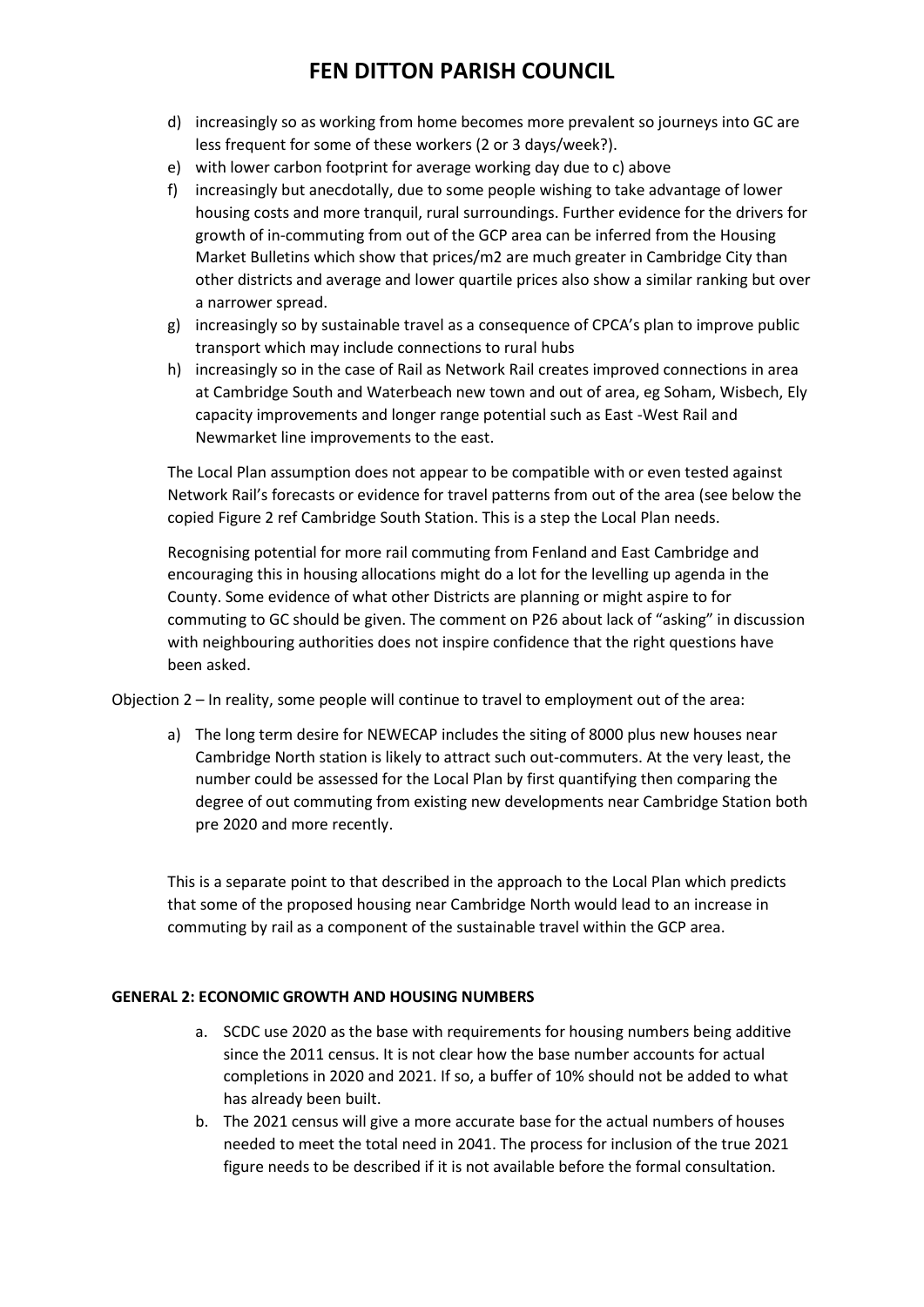- c. Employment patterns appear to be changing rapidly with a drop off in retail (and, anecdotally, low value day trip tourism) for example. If numbers of persons employed have dropped in addition to the noted drop or low growth in economic output, the overall employment target for 2041 may be too optimistic. For example if employment and output are still at 2019/2020 levels, that would equate to around 10% of the Local Plan period to 2041. The impact should be assessed and announced before the formal consultation on the Local Plan commences.
- d. Changes to the planning regulations governing change of use have been announced recently. The application of the new rules should be assessed and the amount of qualifying space should be estimated if is not already known. If the change is between retail/commercial uses then the impact on the high value jobs underpinning the growth aspiration should be assessed prior to the formal consultation. Any potential for conversion of such spaces to housing should also be assessed.
- e. Overall, if the jobs growth has been set back by the events of the last two years, noting the recent ONS announcement that the Uk economy is 2.1 % smaller than in Q4 2019. it is necessary to either change the forecast housing need or remove/reduce the 10% buffer.
- f. 2021 Census data should also be interrogated to quantify if population growth in GC and surrounding areas has stalled or even gone negative in parallel with the economic slowdown of the last two years. A degree of ex-migration may have occurred compared to the expected inward migration to the areas.
- g. The proposed medium growth +10-% strategy is objectionable as it stands because they are over ambitious in the plan period and bring a high level of risk to Greater Cambridge and the Vision and Aims of the Local Plan . Indeed, the impact of large population increases in Greater Cambridge as a result of an unprecedented amount of new homes already in the pipeline, a 37% increase beyond existing homes in 2020, are yet to be known/tested and will not be known until mid-plan period and beyond. This high growth strategy may fail if sustainable solutions do not come to the fore in a timely way and the attractiveness of Cambridge for homes and business is eroded (CPIER 2018). The impact of this unprecedented high growth strategy already in progress and committed to needs to be evaluated before it is added to further. The Aims of the Local Plan: "Wellbeing & Social inclusion" and ˜Great Places" are of particular relevance and at risk.
- h. The quoted planned average of 2,111 homes produced per year is not going to have a major impact on Cambridge high house prices or the provision of social and affordable housing for the lower paid of the 58,500 jobs. The City already has one of the highest relative levels of deprivation in England and Wales with 3 LSOA's in bottom 20% ( CN-Oct 2020).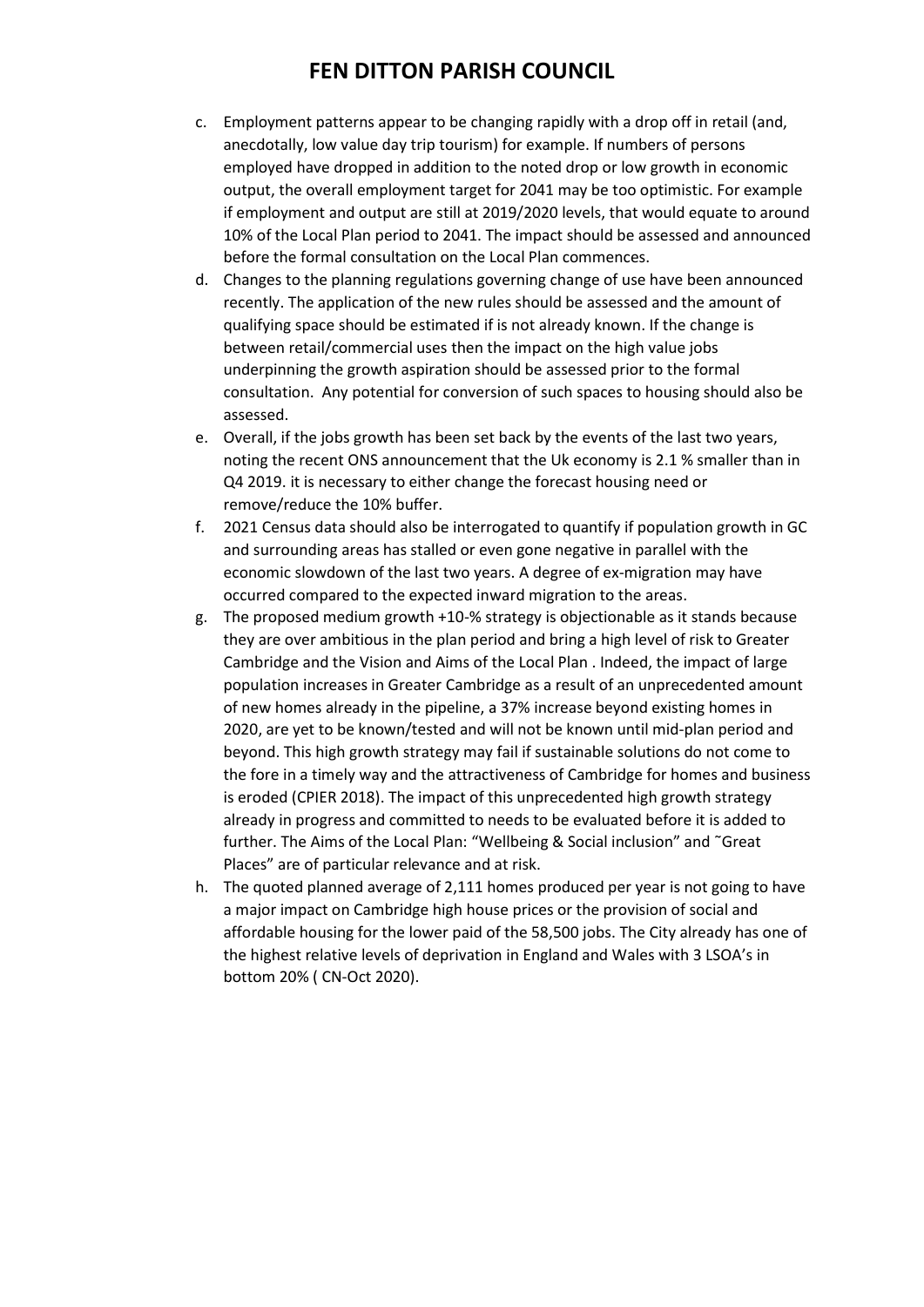$\overline{4}$ 

Mott MacDonald | Strategic Case<br>Outline Business Case - Cambridge South Rail Station

was one of the input sources used to inform the Strategic Outline Business Case previously<br>undertaken for this scheme. Even in the absence of a rail station, the Biomedical Campus has a<br>wide-reaching catchment area, coveri

Figure 2 - Origins of 2015 Demand to the Cambridge Biomedical Campus (Purple) and<br>Potential Future Growth Areas



Source: Mott MacDonald / CSRM Model

Also shown on the map are areas identified either from the SOBC or from the CSRM model<br>future scenarios, that are likely to generate significant increases in trips to the Biomedical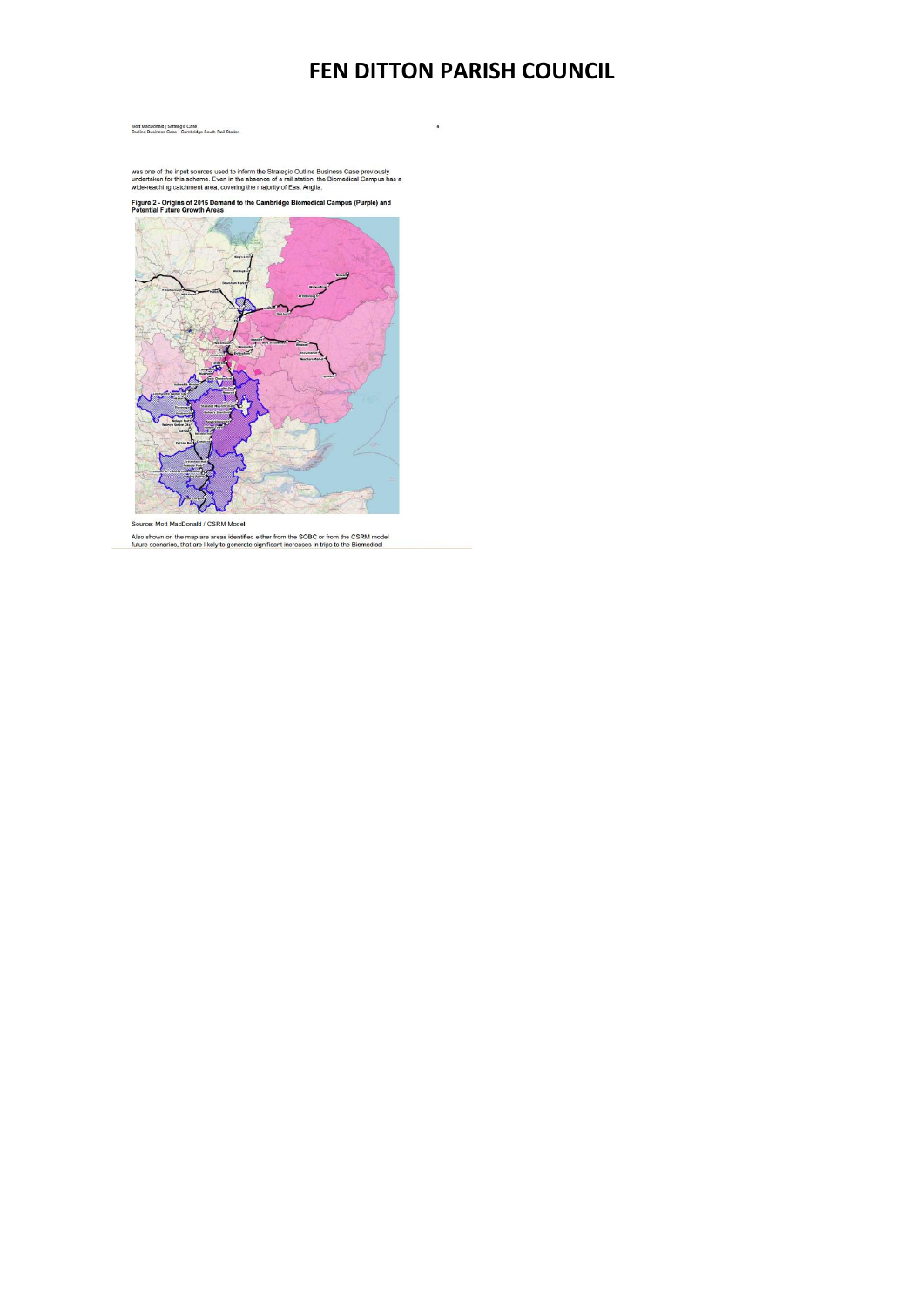DETAILED ANSWERS FOR INCLUSION: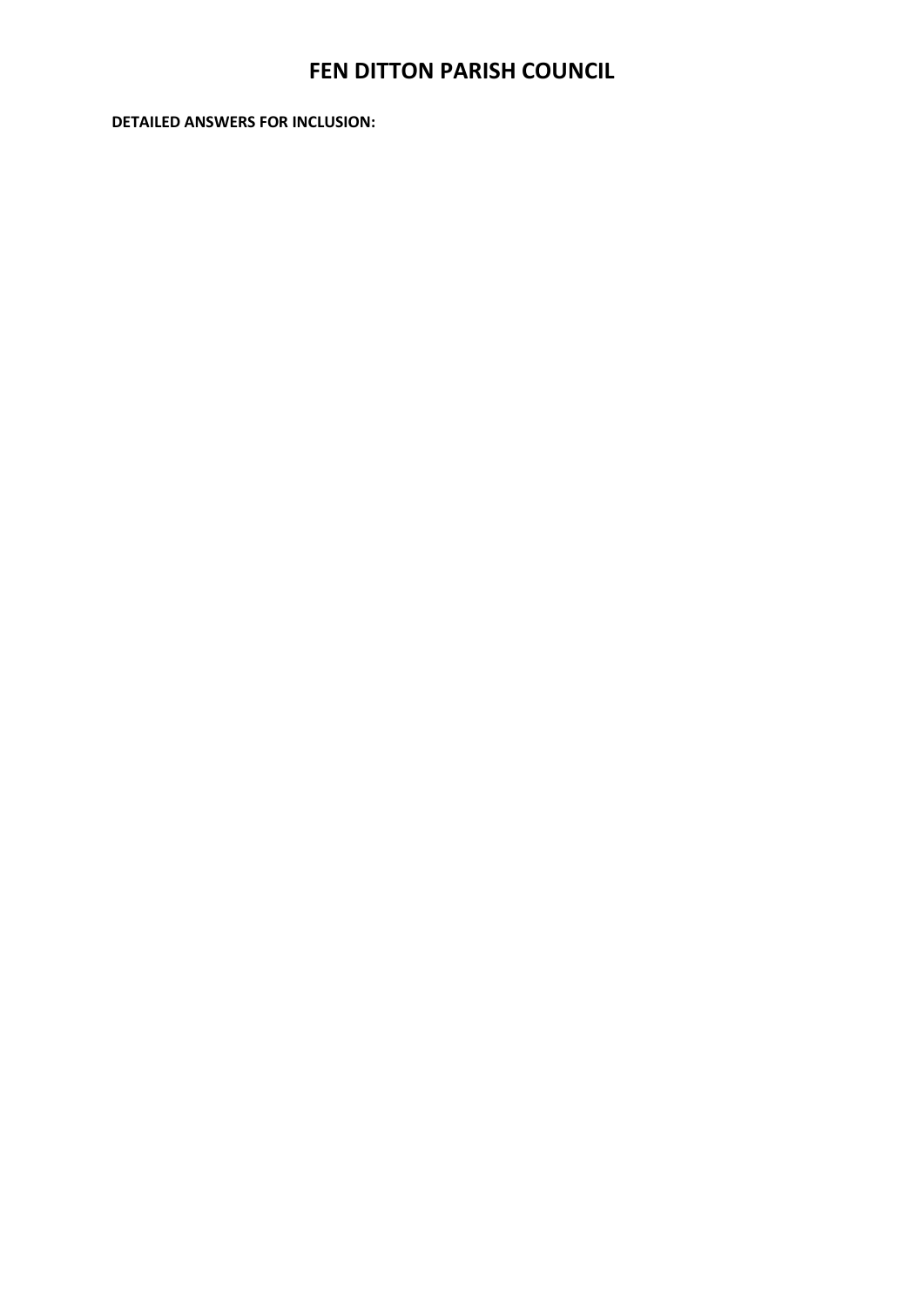

# Greater Cambridge Local Plan – The First Proposals

# Form to assist in drafting responses to the consultation

This form is provided to help you develop your comments in response to the detailed policies in the First Proposals.

When you are ready to submit, please input your comments into our online consultation system – this ensures that the right comments are assigned to the right policy, and that we can track and respond to them appropriately. Please do not return this form to us by email or post, as our team will have to manually enter your responses into the online system and this has scope for error or misinterpretation of your comments.

If you have difficulty commenting online, please contact us at localplan@greatercambridgeplanning.org or 01954 713694. We are holding a webinar on the comment process on 4 November 2021 which you may attend or watch back – visit www.greatercambridgeplanning.org/localplan for joining details.

#### What to comment on:

- Please let us know what you support in the proposals, as well as what you do not support it is important to know what you support, and why, so that we know what parts of the proposals are felt to be broadly sound.
- You do not need to comment on each section and policy only comment on aspects of the plan which you feel strongly about.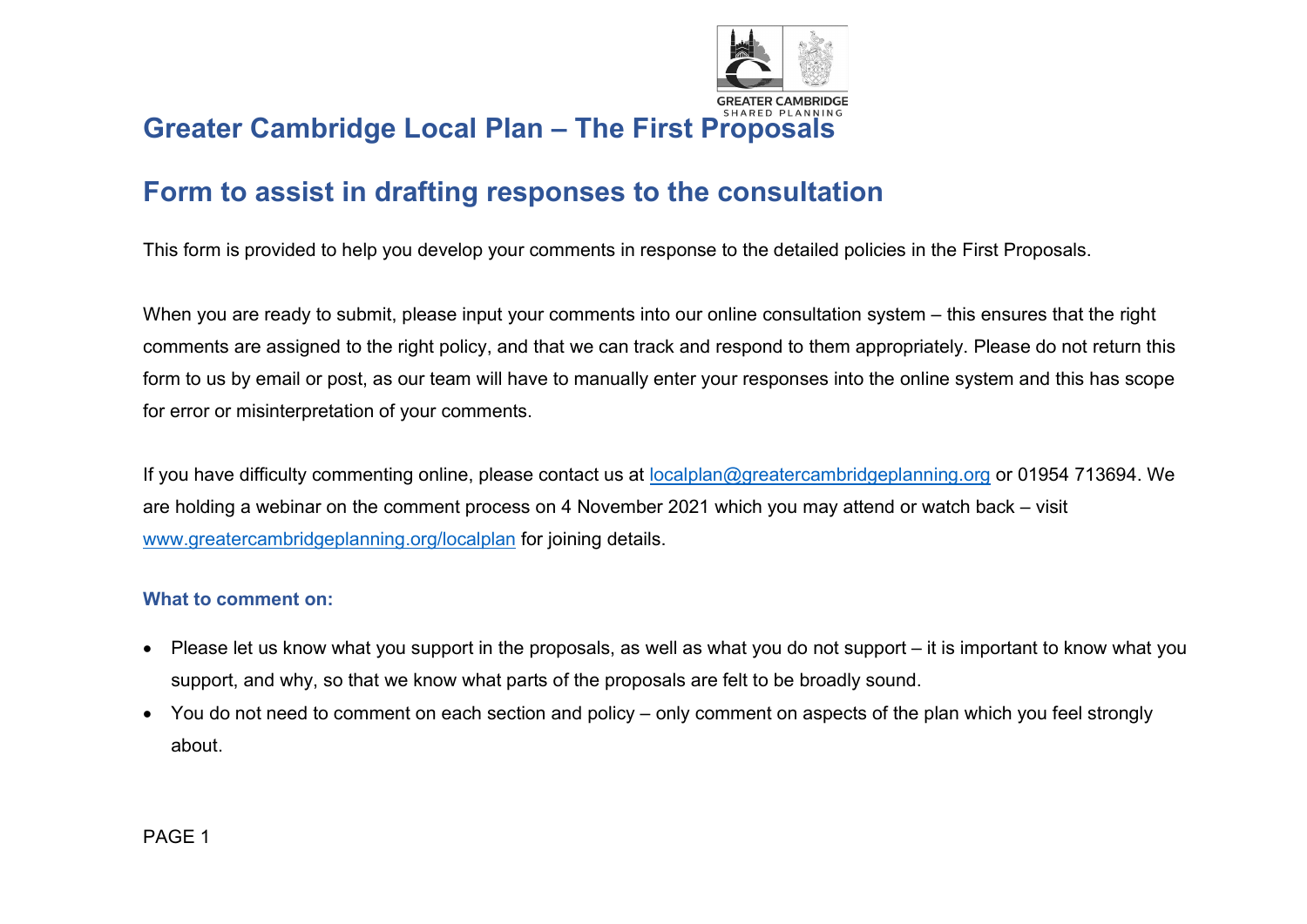

- Please keep your comments concise and specific. We receive thousands of comments and it helps us to identify the most important points you raise if they are clearly worded.
- Please do not include personally or commercially sensitive information in your comments. We will redact any such information, as well as any offensive material, prior to publishing comments.
- You can upload attachments, but please avoid uploading lengthy documents or general reports or articles. We cannot take into account any material which is not specific to Greater Cambridge or the Local Plan.

| <b>Section / Policy</b>    | <b>Your comments</b>                            |
|----------------------------|-------------------------------------------------|
| Vision and aims            | Broadly agree but Vision needs amending to "all |
|                            | our and neighbouring communities" Aims          |
|                            | Infrastructure to "to serve our growing and     |
|                            | <i>neighbouring</i> communities"                |
| How much development,      | <b>OBJECT SEE Note General 1 and 2</b>          |
| and where – general        |                                                 |
| comments                   |                                                 |
| S/JH: New jobs and homes   | <b>OBJECT SEE Note General 1 and 2</b>          |
| S/DS: Development strategy | OBJECT – proposed housing development of NE     |
|                            | Cambridge is an area next to two of the more    |
|                            | deprived LSOAs in Cambridge and requires the    |

## Vision and development strategy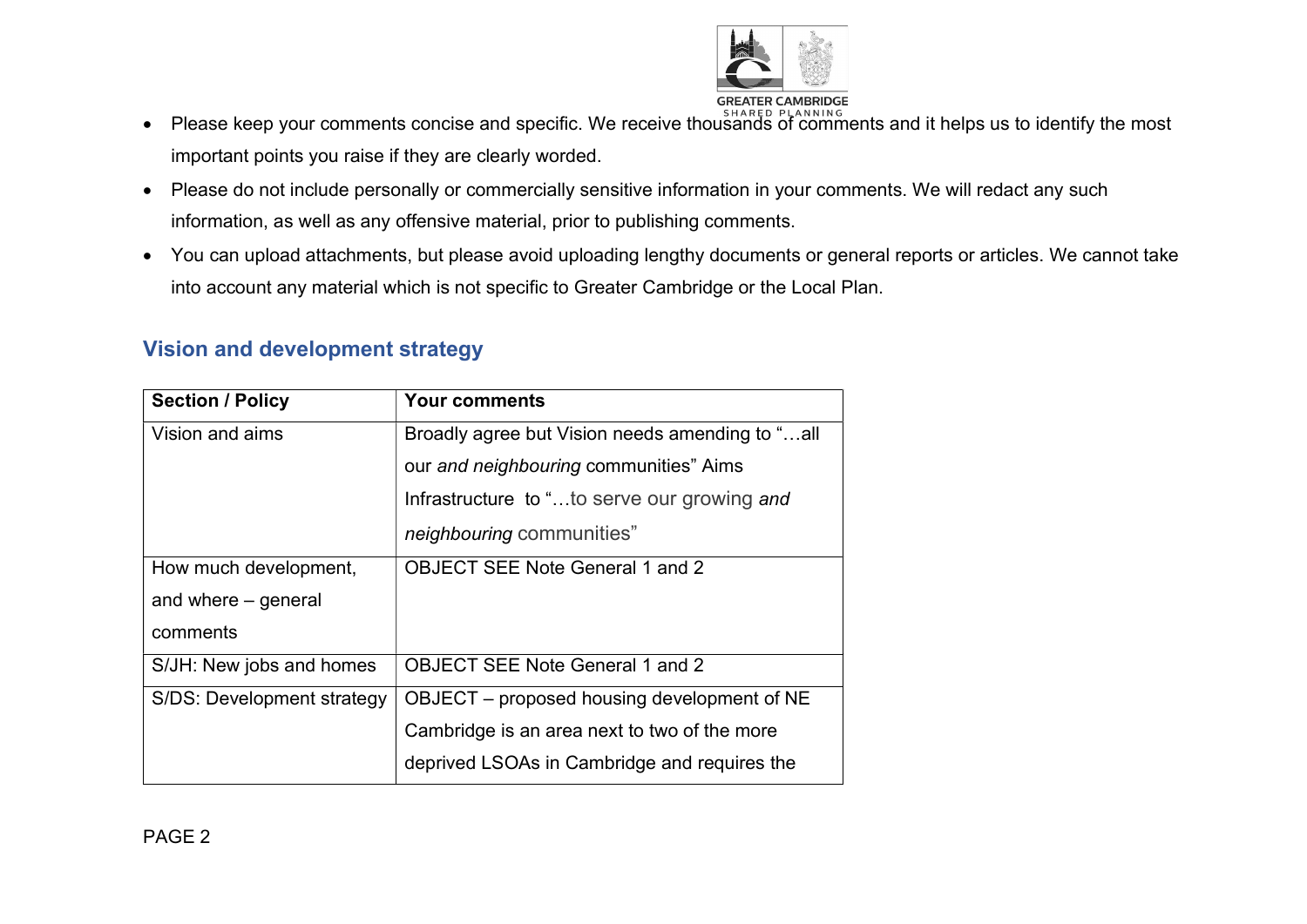

|                            | sewage works to move. Current proposals are a site          |
|----------------------------|-------------------------------------------------------------|
|                            | at one of three alternative sites, all in the Green         |
|                            | Belt. No consideration given to upgrading the works         |
|                            | to be suitable for an urban area with new                   |
|                            | development nearer than 500m using suitable                 |
|                            | environmental controls                                      |
| S/SH: Settlement hierarchy | OBJECT. The size of individual developments should be       |
|                            | subject to limits until the effects of unprecedented growth |
|                            | already in the pipeline can be evaluated in relation to     |
|                            | provision of utilities, health care, education, transport,  |
|                            | carbon expenditure and climate change. Limits could be      |
|                            | specified in line with the Windfall allowance calculated.   |
|                            |                                                             |
|                            | It is recommended limits are placed on the individual       |
|                            | scheme size of developments in Cambridge, Town and          |
|                            | Rural Centre's until such time as the unprecedented         |
|                            | amount of growth in Greater Cambridge already in the        |
|                            | pipeline (a 37% increase in homes from those existing in    |
|                            | 2020) can be evaluated and the realisation of               |
|                            | sustainable solutions eg Water, Electricity, health         |
|                            | provision, access to education etc.; new sustainable        |
|                            | public transport infrastructure are known/resolved.         |
|                            |                                                             |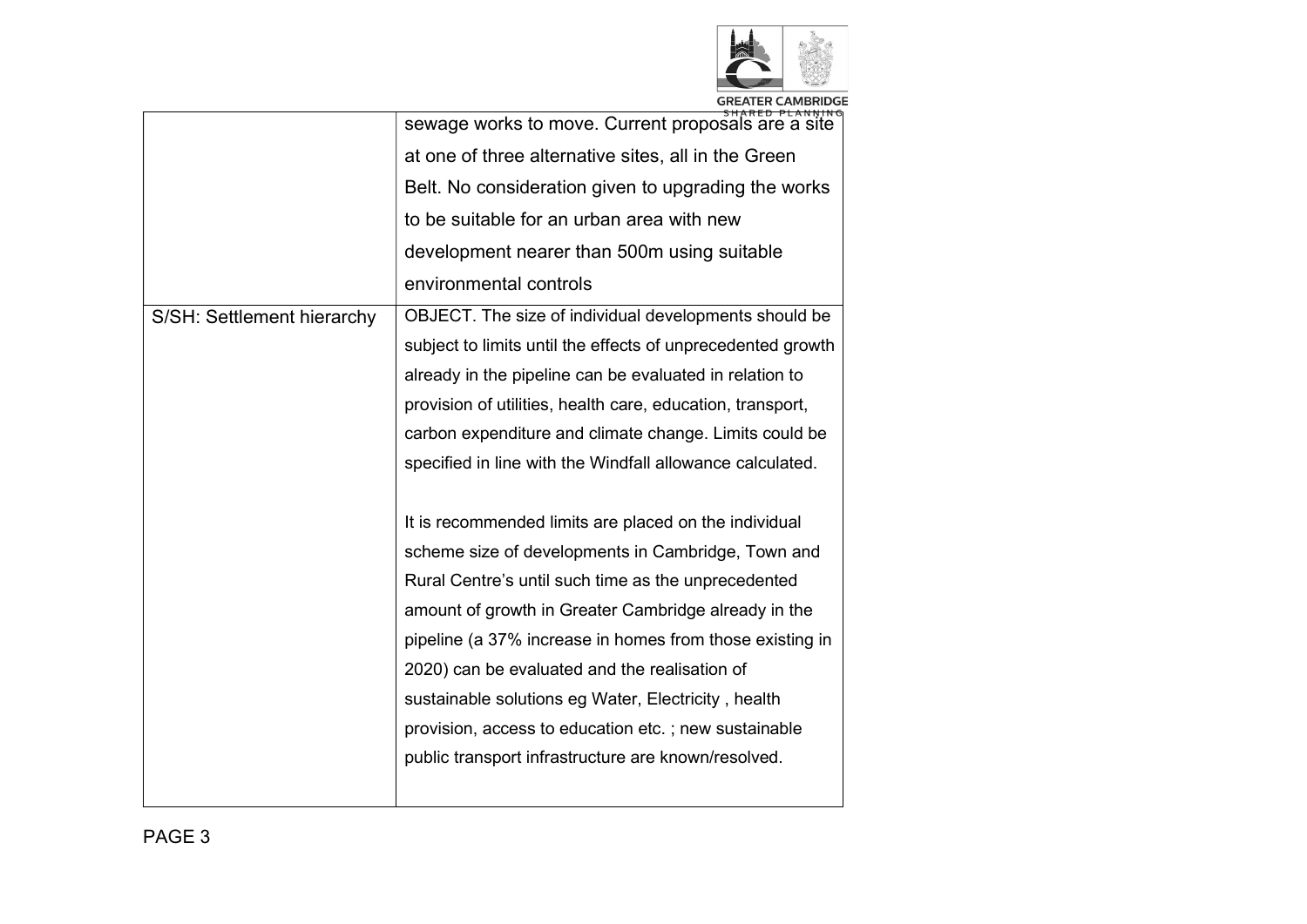

|                  | <b>GREATER CAMBRIDGE</b>                                   |
|------------------|------------------------------------------------------------|
|                  | It is recommended Limits could be specified in line with   |
|                  | the Windfall allowance calculated. The Vision & Aims of    |
|                  | the Local Plan are at risk should there be no limit on the |
|                  | size and scale of schemes brought forward and              |
|                  | approved.                                                  |
|                  |                                                            |
|                  | An intensified and creative approach to sustainable        |
|                  | transport options, use / improvement of existing rail      |
|                  | networks/services for example, is recommended to           |
|                  | address the CO2 objectives more so, than simply            |
|                  | squeezing greater numbers of people into Greater           |
|                  | Cambridge. The Aims of the Local Plan: 'Wellbeing &        |
|                  | Social inclusion' and 'Great Places' are of particular     |
|                  | relevance and at risk here. As the CPIER (2018) report     |
|                  | states high levels of economic growth will not be          |
|                  | achieved if the good things about Cambridge are lost       |
| S/SB: Settlement | Partly Supportive but OBJECT to parts of this policy       |
| boundaries       | as being incomplete. The Local Plan (LP) states            |
|                  | that it will include settlement boundaries around          |
|                  | settlements, identifying areas that are considered to      |
|                  | be part of the settlement for planning purposes.           |
|                  | However, it fails to include, or refer to the area         |
|                  | between Fen Ditton and Horningsea known as                 |
|                  |                                                            |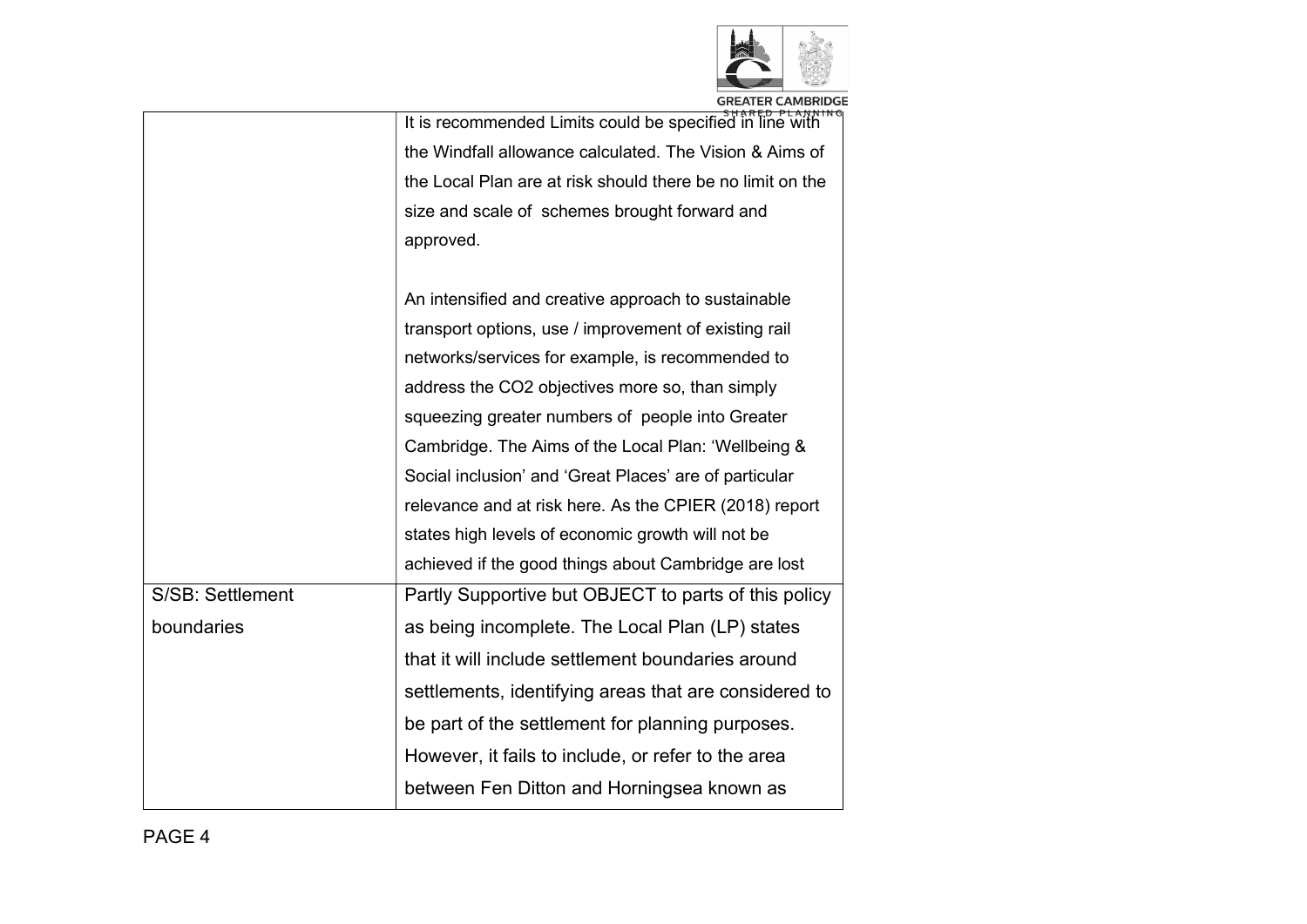

Honey Hill despite the fact that building a commercial development there extends the building capacity of North East Cambridge as described in the proposed North East Cambridge Area Action Plan.

Object also that the LP also states that where planned developments, such as new settlements, have reached sufficient certainty regarding their exact boundaries, new settlement boundaries will be drawn. This does not allow for a finite point at which that certainty is assessed and allows for "mission creep". More careful wording is needed for this policy to prevent description of boundaries becoming vague. While the LP proposes that no development would be permitted outside settlement boundaries with exception, these exceptions include development supported by other policies in the plan. This would allow incursion in the Green Belt if it became expedient to enlarge a development that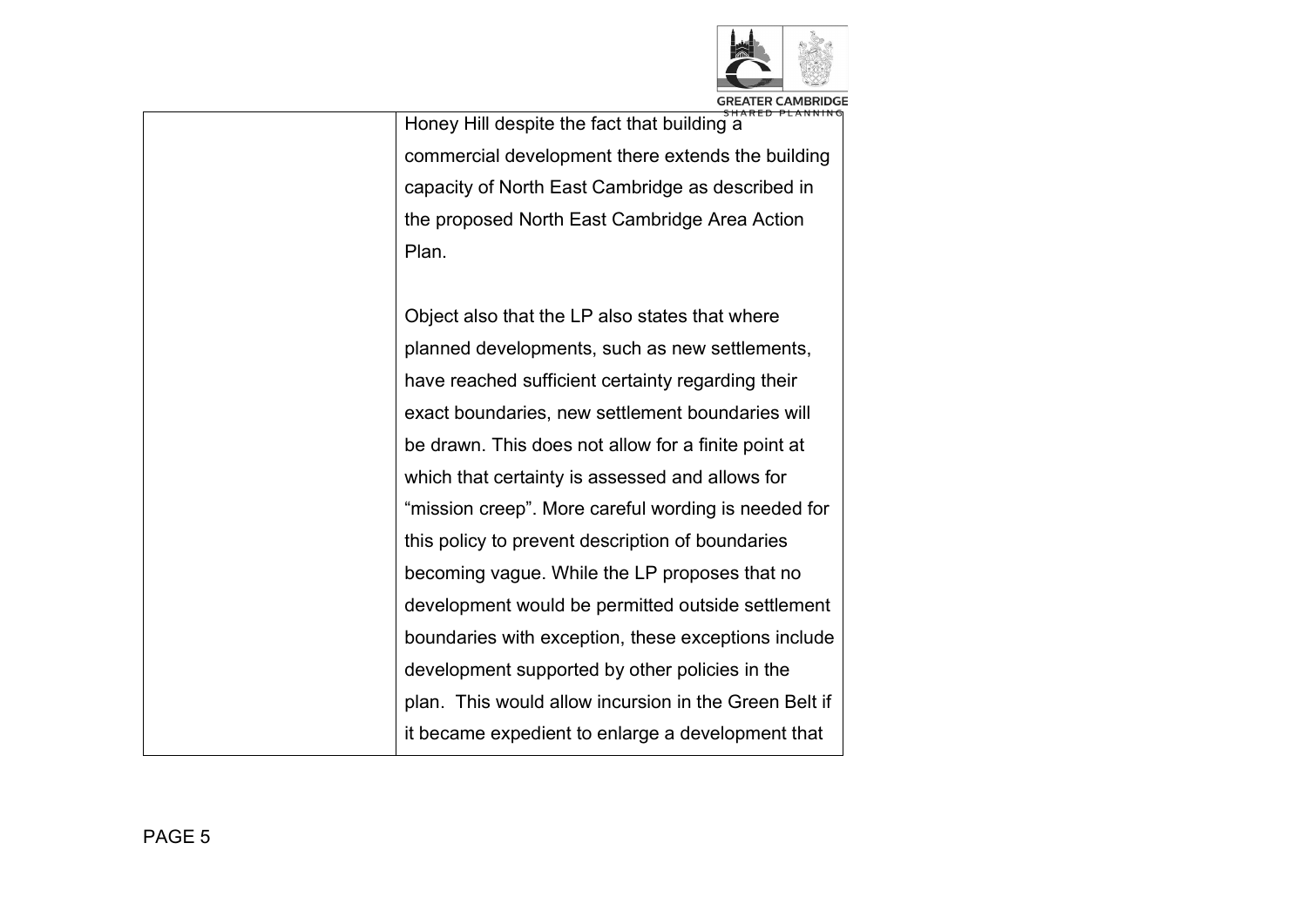

| CUADER BLANNIN<br>already covered by other policies, such as Policy |
|---------------------------------------------------------------------|
| S/NEC: North East Cambridge.                                        |
|                                                                     |
|                                                                     |
|                                                                     |

# Cambridge urban area

| <b>Policy</b>            | <b>Your comments</b>                                |
|--------------------------|-----------------------------------------------------|
| Cambridge urban area -   | <b>OBJECT SEE General Notes.</b>                    |
| general comments         | Support any potential for change of use of existing |
|                          | buildings                                           |
| <b>S/NEC: North East</b> | <b>SUPPORT densification of existing Employment</b> |
| Cambridge                | Uses and increase at former sidings and existing    |
|                          | brownfield land in an excellent area for increased  |
|                          | sustainable travel to work. Support also for some   |
|                          | increases in affordable and social housing on land  |
|                          | outside existing and in revised WWTW buffer zone    |
|                          | since this will assist shortages in both LA's.      |
|                          |                                                     |
|                          | OBJECT to redevelopment all of the existing sewage  |
|                          | works area and its buffer zone for high density     |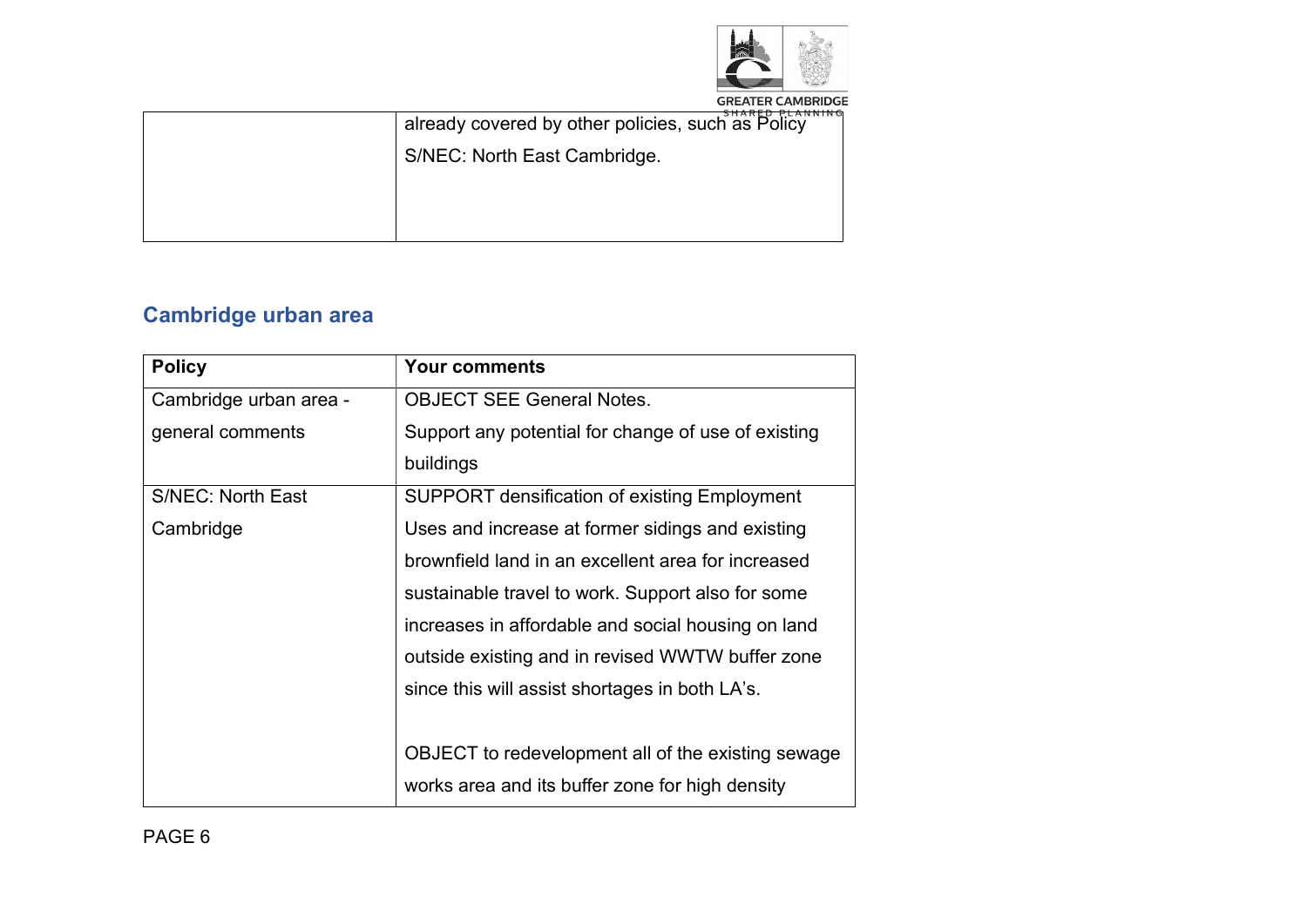

housing within the Plan period. This now translates to proposals to destroy part of the Green Belt by relocating the Works.

Other modern works in UK have been amended or built to minimise their odour and traffic footprint and allow a much smaller buffer zone (ref Deephams WWTW as one example).. A realistic alternative would be to amend the works. The option to relocate the sludge treatment section should be explored (ref Eastbourne WWTW as one example).

Greater Cambridge Shared Planning, in response to the CWWTP Scoping Report, has themselves stated they would like to clarify that the relocation of the Cambridge WWTP is not a "requirement" of the North-East Cambridge Area Action Plan and must not be referred to as such - see Page 6 https://infrastructure.planninginspectorate.gov.uk/wpcontent/ipc/uploads/projects/WW010003/WW010003- 000028-WW010003%20-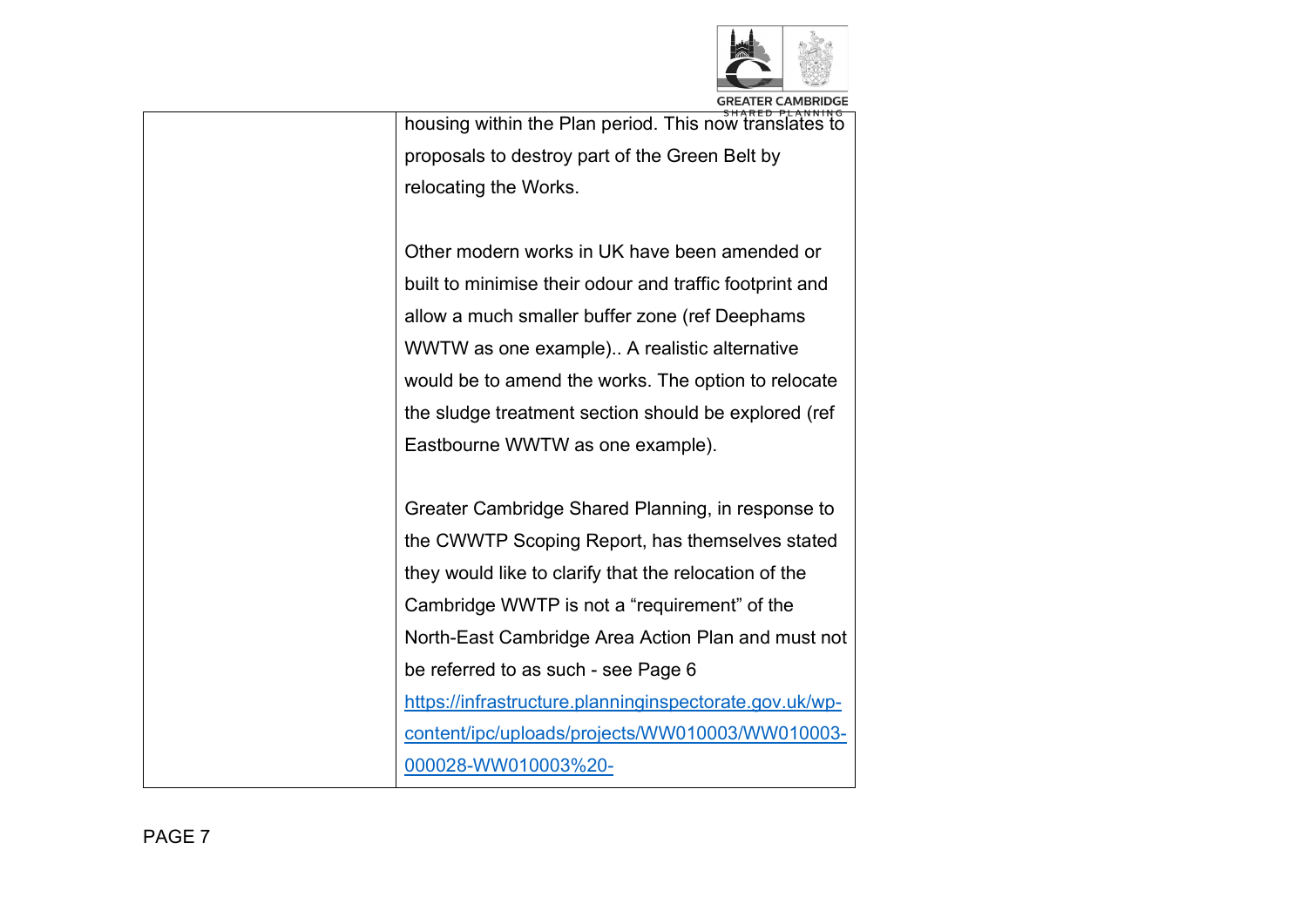

| <b>GREATER CAMBRIDGE</b> |  |  |
|--------------------------|--|--|
| CUADER BLANNING          |  |  |

|        |                            | %20Scoping%20Opinion.pdf. The Plan must not be        |
|--------|----------------------------|-------------------------------------------------------|
|        |                            | ambiguous on this point.                              |
|        |                            |                                                       |
|        |                            | The proposal to create some kind of greenwashed       |
|        |                            | country park as mitigation appears to be an           |
|        |                            | underhand attempt at carbon offsetting on what is     |
|        |                            | much needed, productive, carbon sequestrating farm    |
|        |                            | land.                                                 |
|        | S/AMC: Areas of Major      | Object that suggested mitigation by proposal to turn  |
| Change |                            | irreversibly the "Proposed Area of Major Change" into |
|        |                            | some kind of greenwashed country park. This           |
|        |                            | appears to be an underhand attempt at carbon          |
|        |                            | offsetting on what is much needed, productive,        |
|        |                            | carbon sequestrating farm land.                       |
|        | S/OA: Opportunity Areas in | <b>OBJECT IN PART.: Abbey stadium relocation</b>      |
|        | Cambridge                  | appears to assume a Greenbelt Site with worse         |
|        |                            | access links will be needed instead.                  |
|        |                            | Newmarket Rd Retail and Beehive areas both fulfil an  |
|        |                            | important function for residents. Excluding the       |
|        |                            | TESCO site is bizarre. The interaction of these two   |
|        |                            | areas with the City Centre and other existing and     |
|        |                            |                                                       |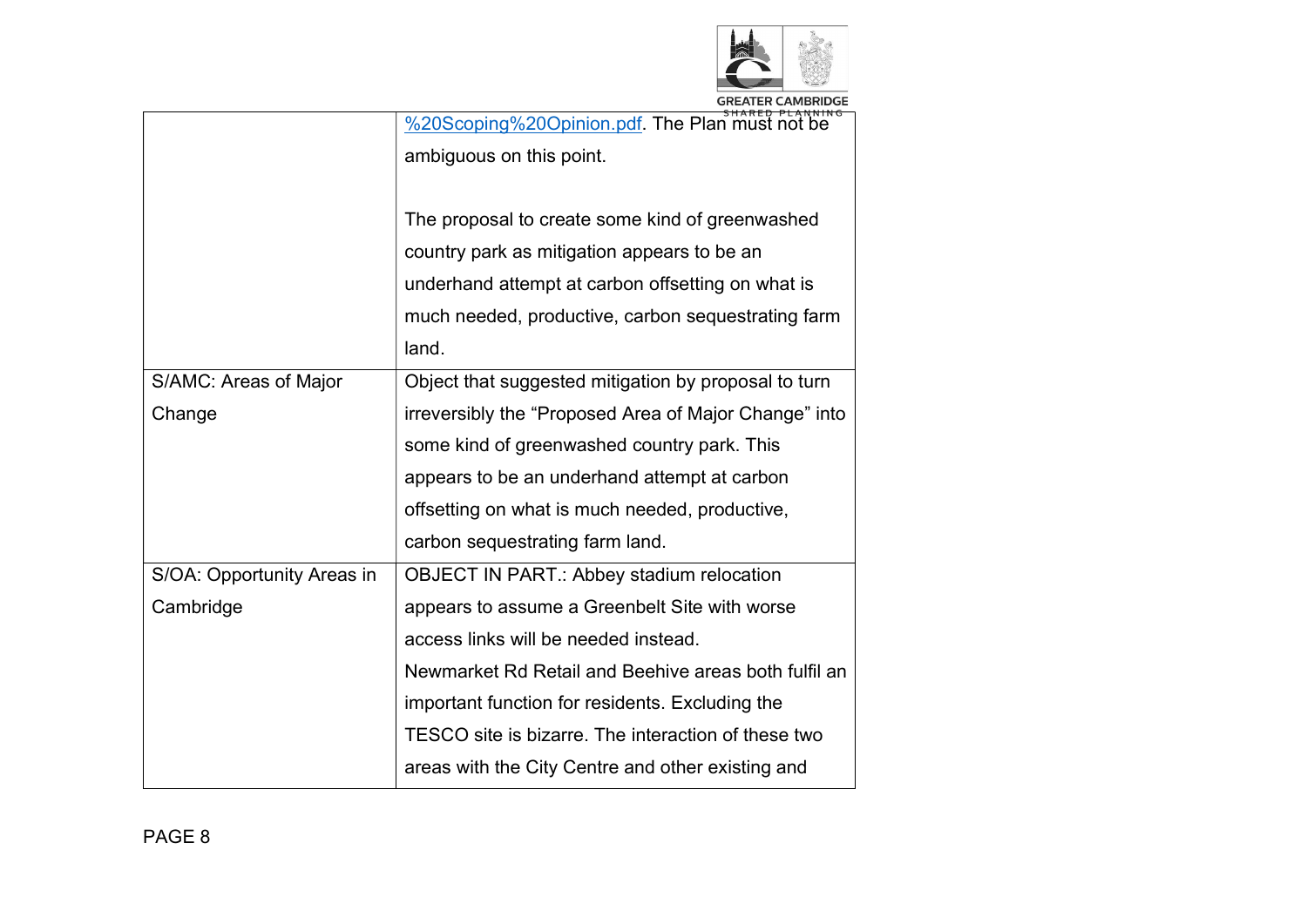

| <b>GREATER CAMBRIDGE</b> |  |  |  |  |                                                       |  |  |  |
|--------------------------|--|--|--|--|-------------------------------------------------------|--|--|--|
|                          |  |  |  |  | $CII$ $A$ $D$ $F$ $D$ $D$ $I$ $A$ $M$ $M$ $M$ $A$ $I$ |  |  |  |
|                          |  |  |  |  |                                                       |  |  |  |

|                            | future retail centres in GC is hugely complex. The    |
|----------------------------|-------------------------------------------------------|
|                            | stated focus given to density and amount of car       |
|                            | parking may be a distraction. The organisation of the |
|                            | sites' accesses should eb investigated due to the     |
|                            | congestion caused on Newmarket Rd and Coldhams        |
|                            | Lane.                                                 |
| S/LAC: Land allocations in |                                                       |
| Cambridge                  |                                                       |

# Edge of Cambridge

| <b>Policy</b>       | <b>Your comments</b>                                     |
|---------------------|----------------------------------------------------------|
| Edge of Cambridge - | Broadly supportive but OBHJECT to some of the            |
| general comments    | detail. The Biomedical Campus and West and North         |
|                     | West Cambridge developments reflect Cambridge's          |
|                     | specific strengths. The availability of the Airport site |
|                     | is another major opportunity to meet growth              |
|                     | aspirations. We continue to work with Marshalls,         |
|                     | Hills and SCDC as Marleigh is developing as a            |
|                     | community as well as a building project within our       |
|                     | Parish.                                                  |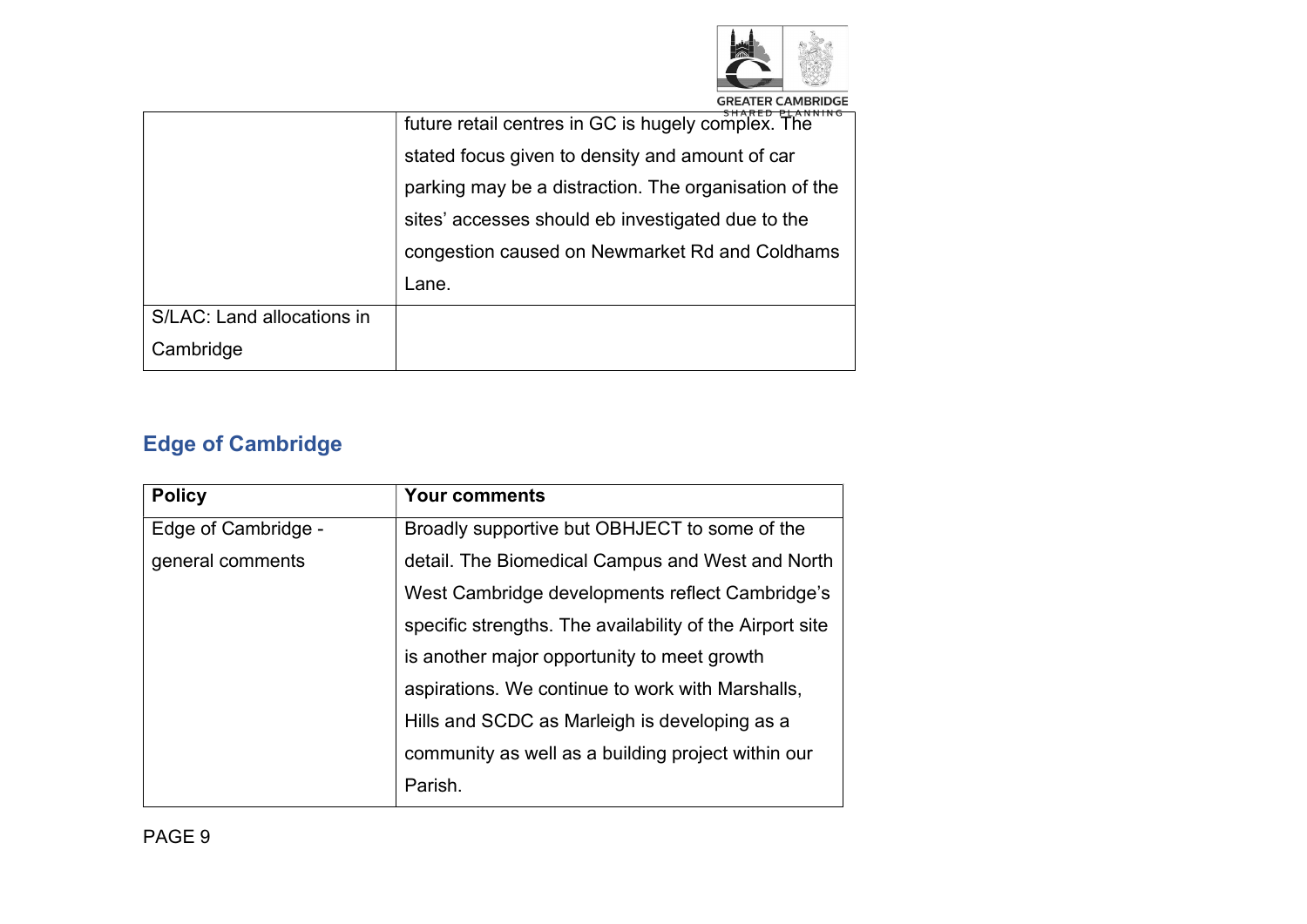

| S/CE: Cambridge East | Broadly supportive but It is important that these     |
|----------------------|-------------------------------------------------------|
|                      | developments do not encroach on the Green Belt        |
|                      | and retain the individual character of Fen Ditton and |
|                      | Teversham villages.                                   |
|                      |                                                       |
|                      | We have not resolved the spatial extents of           |
|                      | /CE/R45: Land north of Newmarket Road (within         |
|                      | Cambridge) and expect to comment at a later date.     |
|                      |                                                       |
|                      | OBJCT to move of the Newmarket P&R since this         |
|                      | appears to assume an alternative Greenbelt Site       |
|                      | with potentially worse access links will be needed.   |
|                      | We have suggested alternatives to GCP including       |
|                      | the NE corner of the Airport site since this would    |
|                      | have direct access to the roundabout thus avoiding    |
|                      | congestion.                                           |
|                      |                                                       |
|                      | OBJECT to move of Cambridge WWTW to Green             |
|                      | Belt land immediately north of Cambridge East         |
|                      | since such open space will become important to        |
|                      | future residents.                                     |
|                      |                                                       |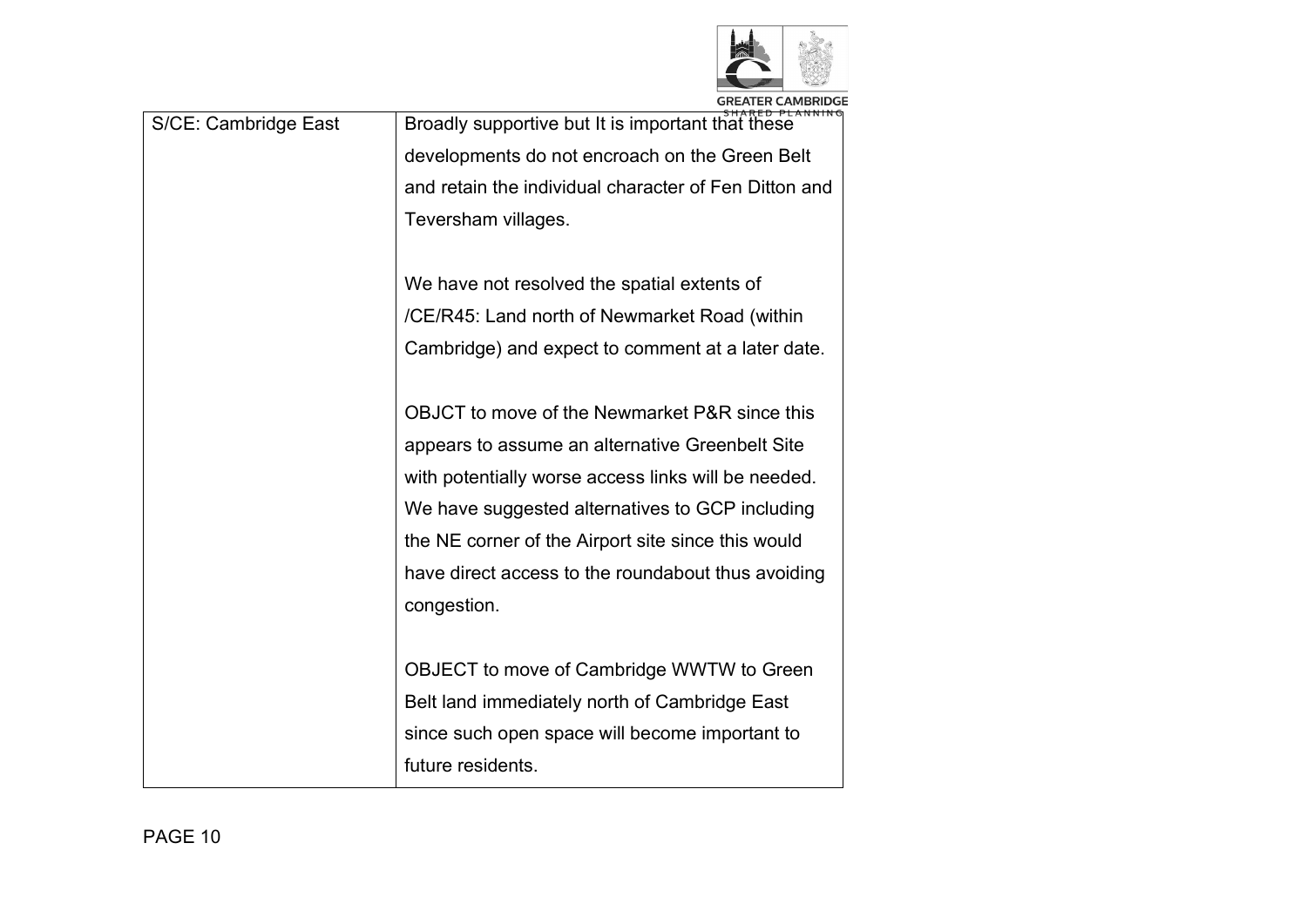

| <b>S/NWC: North West</b>   | See general above                                  |
|----------------------------|----------------------------------------------------|
| Cambridge                  |                                                    |
| S/CBC: Cambridge           | Broadly supportive since the Biomedical Campus     |
| <b>Biomedical Campus</b>   | reflects Cambridge's specific strengths and should |
|                            | be supported to meet growth aspirations.           |
|                            | Cambridge South will enhance sustainable travel    |
|                            | from within and ouside GC (See General Comment     |
|                            |                                                    |
|                            | $1$ ).                                             |
| S/WC: West Cambridge       | See general above                                  |
| S/EOC: Other existing      | Broadly supportive but would OBJECT if any such    |
| allocations on the edge of | these developments encroach on the Green Belt or   |
| Cambridge                  | endanger the individual character of Fen Ditton,   |
|                            | Hornigsea and Teversham villages.                  |

## New settlements

| <b>Policy</b>             | <b>Your comments</b>                             |
|---------------------------|--------------------------------------------------|
| New settlements - general | Broadly supportive since the availability of the |
| comments                  | Northstowe, Waterbeach, Cambourne and Bourne     |
|                           | sites are major opportunities to meet growth     |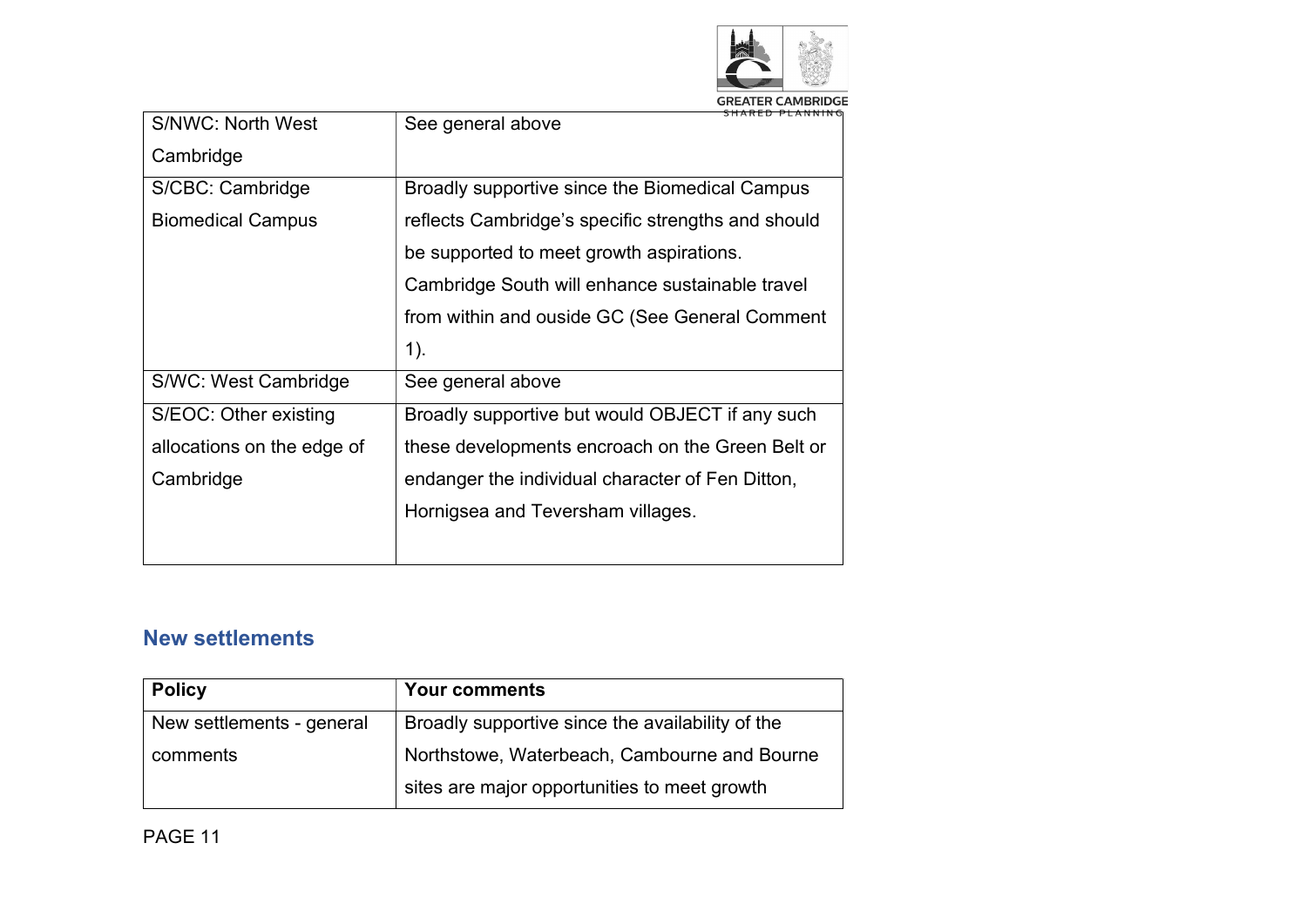

**GREATER CAMBRIDGE** 

|                    | CUADED DI AMMINIC<br>aspirations with good or potential sustainable travel<br>opportuniti9es. |
|--------------------|-----------------------------------------------------------------------------------------------|
| S/CB: Cambourne    |                                                                                               |
| S/NS: Existing new |                                                                                               |
| settlements        |                                                                                               |

#### Rural southern cluster

| <b>Policy</b>                 | <b>Your comments</b> |
|-------------------------------|----------------------|
| Rural southern cluster -      |                      |
| general comments              |                      |
| S/GC: Genome Campus,          |                      |
| Hinxton                       |                      |
| S/BRC: Babraham               |                      |
| <b>Research Campus</b>        |                      |
| S/RSC: Village allocations    |                      |
| in the rural southern cluster |                      |
| S/SCP: Policy areas in the    |                      |
| rural southern cluster        |                      |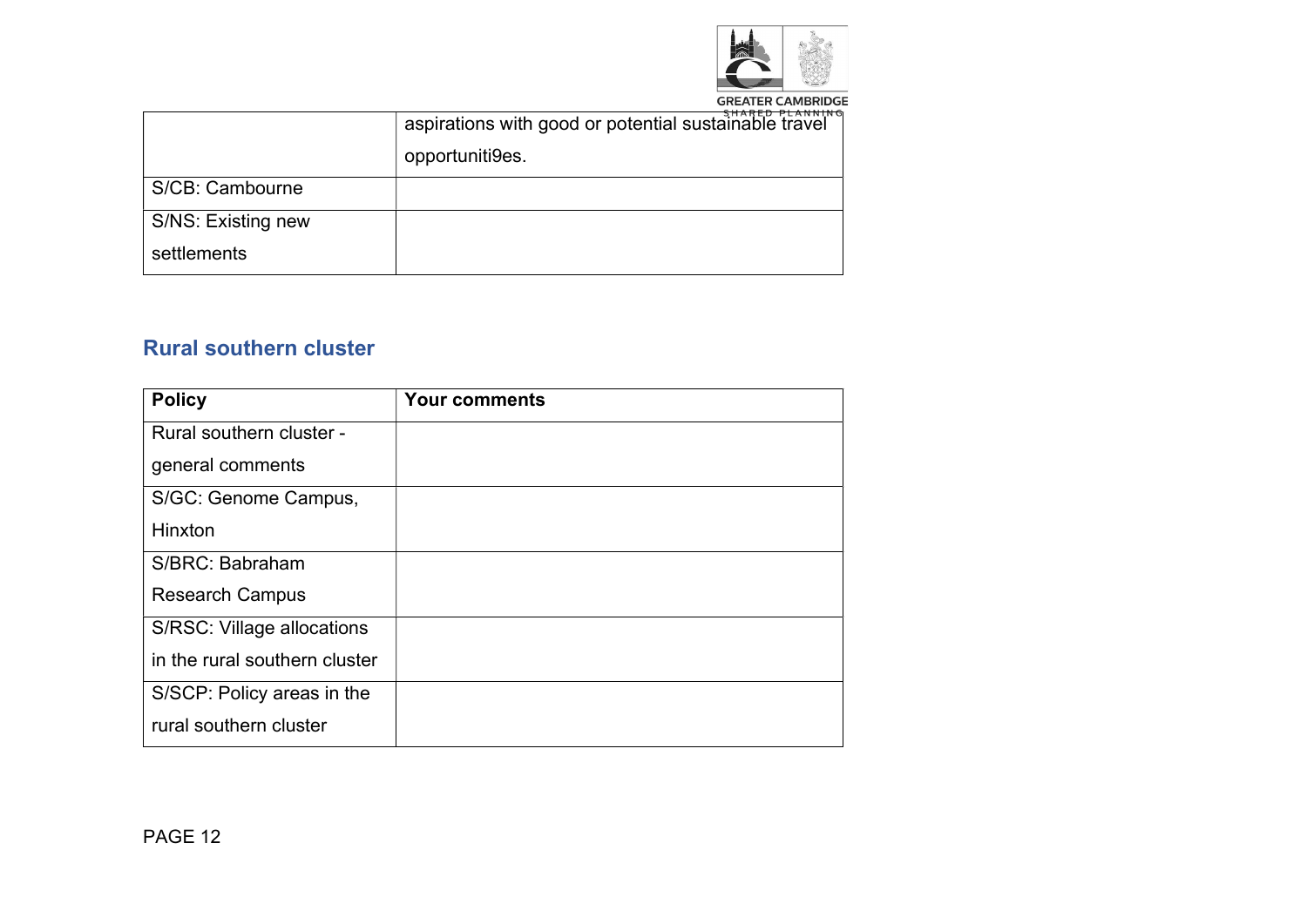

## Rest of the rural area

| <b>Policy</b>              | <b>Your comments</b>                                |
|----------------------------|-----------------------------------------------------|
| Rest of the rural area -   | HIGHLY SUPPORTIVE OF THE EXCLUSION OF               |
| general comments           | ANY SITES FOR DEVELOPMENT IN FEN DITTON             |
|                            | PARISH OTHER THAN MARLEIGH AND IN AREA              |
|                            | OF AIRPORT WHICH ARE AS DESCRIBED                   |
|                            | <b>ELSEWHERE</b>                                    |
| S/RRA: Allocations in the  |                                                     |
| rest of the rural area     |                                                     |
| S/RRP: Policy areas in the | HIGHLY SUPPORTIVE OF THE EXCLUSION OF               |
| rest of the rural area     | ANY SITES FOR DEVELOPMENT THE GREEN                 |
|                            | <b>BELT OR VILLAGE ENVELOPE AND</b>                 |
|                            | <b>CONSERVATION AREAS IN FEN DITTON</b>             |
|                            | PARISH. The Plan accords with Parish policies on    |
|                            | development especially in Green Belt – specifically |
|                            | extant green lungs/corridors including Ditton       |
|                            | Meadows, in backland areas and in the adopted       |
|                            | <b>Conservation Plan.</b>                           |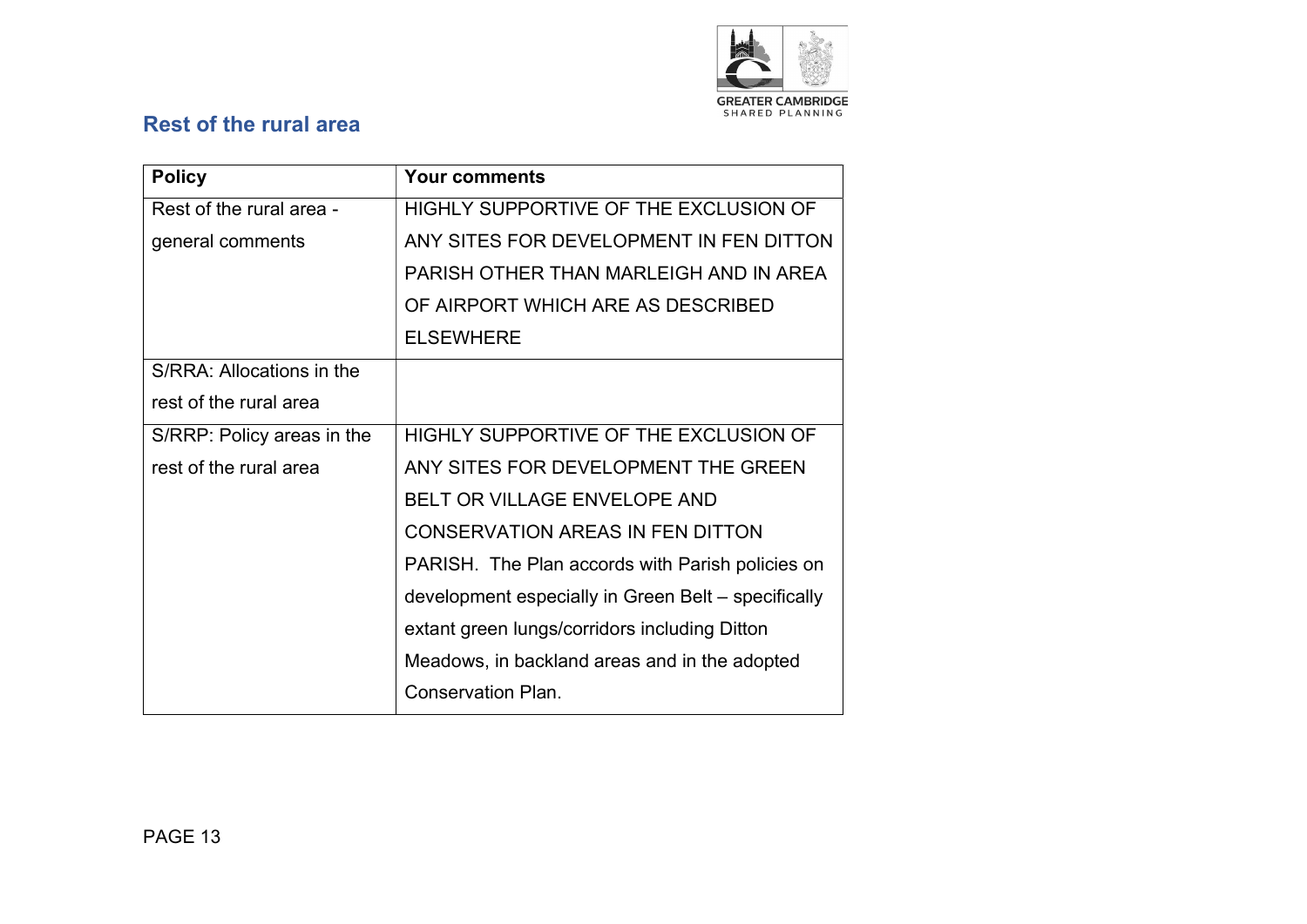

# Climate change

| <b>Policy</b>            | <b>Your comments</b>                                |
|--------------------------|-----------------------------------------------------|
| Climate change - general | Broad support for Policy CC/NZ: Net zero carbon     |
| comments                 | new buildings. Minor OBJECT that the Policies as    |
|                          | written are rather aspirational than achievable and |
|                          | needs refinement of issues such as:                 |
|                          | • avoidance of new build. This is a higher priority |
|                          | since this avoids embodied carbon, One, rather      |
|                          | dated, source describes 65to 80% of such            |
|                          | emissions lasting 20 to 200 years. The economic     |
|                          | and housing growth targets proposed in the Plan     |
|                          | are excessive (see also General Comments). The      |
|                          | proposed relocation of the WWTW is a second         |
|                          | prime example of avoidable new build.               |
|                          | • reuse of existing buildings should be emphasised  |
|                          | (Grafton Centre?).                                  |
|                          | • a 'brownfield first' policy for new building      |
|                          | • halting the use of scarce farm land for solar     |
|                          | energy generation                                   |
|                          | • recognising that not all electricity has the same |
|                          | cost and carbon content. Peak power is much         |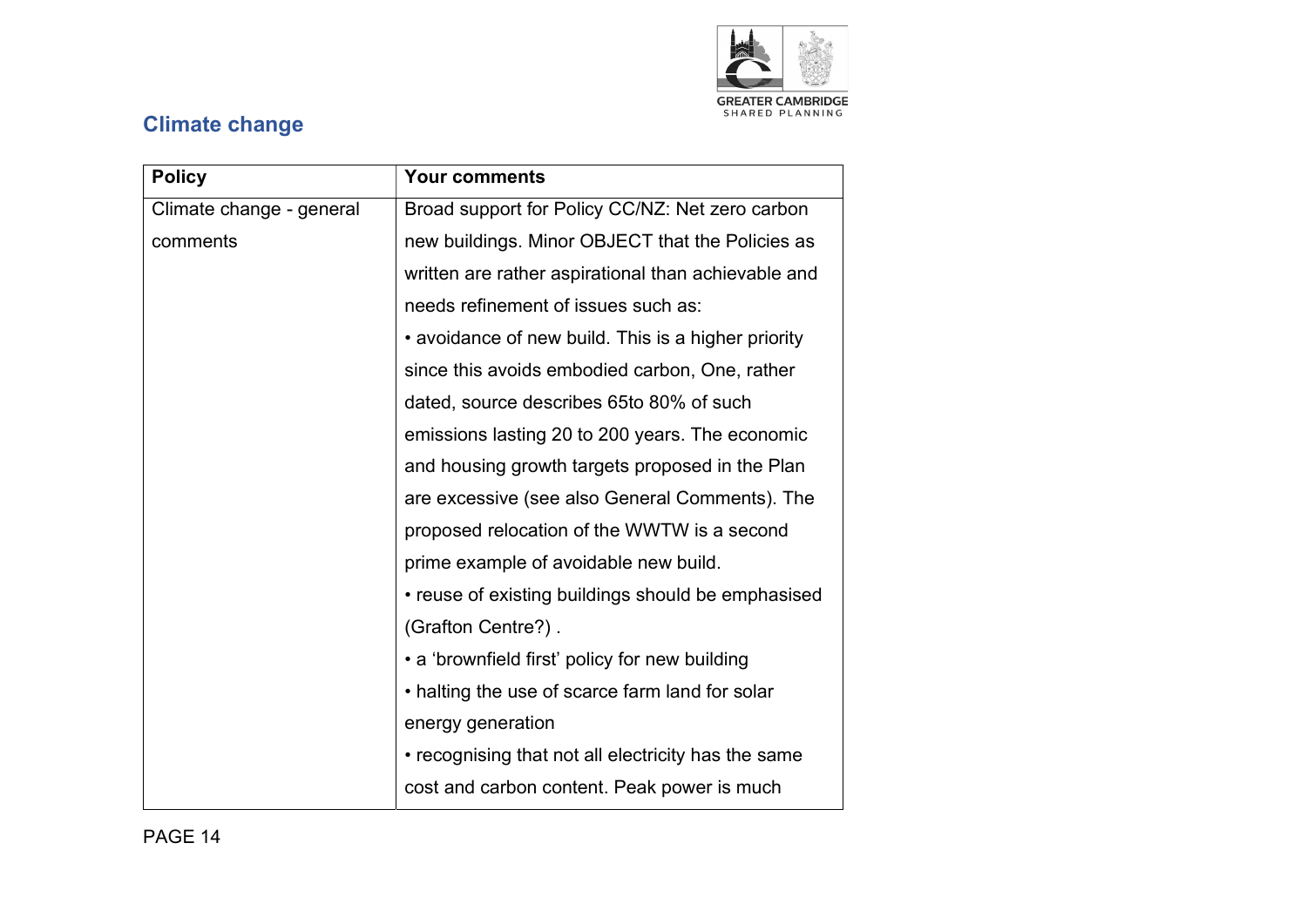

|  |  |  | <b>GREATER CAMBRIDGE</b> |  |  |  |  |
|--|--|--|--------------------------|--|--|--|--|
|  |  |  | CUADER BLANNING          |  |  |  |  |
|  |  |  | ----------------         |  |  |  |  |

|                            | worse the shorter the time period over which it        |
|----------------------------|--------------------------------------------------------|
|                            | occurs also depending on the time of day and year      |
|                            | when it occurs.                                        |
| CC/NZ: Net zero carbon     | Solar installations might be mandated on all           |
| new buildings              | industrial buildings, new and existing.                |
|                            | The cost, cost sharing and carbon footprint of         |
|                            | district heating/cooling needs to be investigated and  |
|                            | a comparison made of air source and ground             |
|                            | source HPs. It is insufficient, even if convenient, to |
|                            | treat each building in isolation                       |
|                            | The role of the grid to supply part of the demand      |
|                            | must be described since this has access to low cost    |
|                            | and carbon sources as well as providing resilience.    |
|                            | Does the Plan envisage "smart" demands that avoid      |
|                            | short duration peaks in the system?                    |
|                            | The role of hot water storage should be described      |
|                            | since this avoids use of power in short duration       |
|                            | peak periods.                                          |
| CC/WE: Water efficiency in | OBJECT because: the policy needs further               |
| new developments           | investigation.                                         |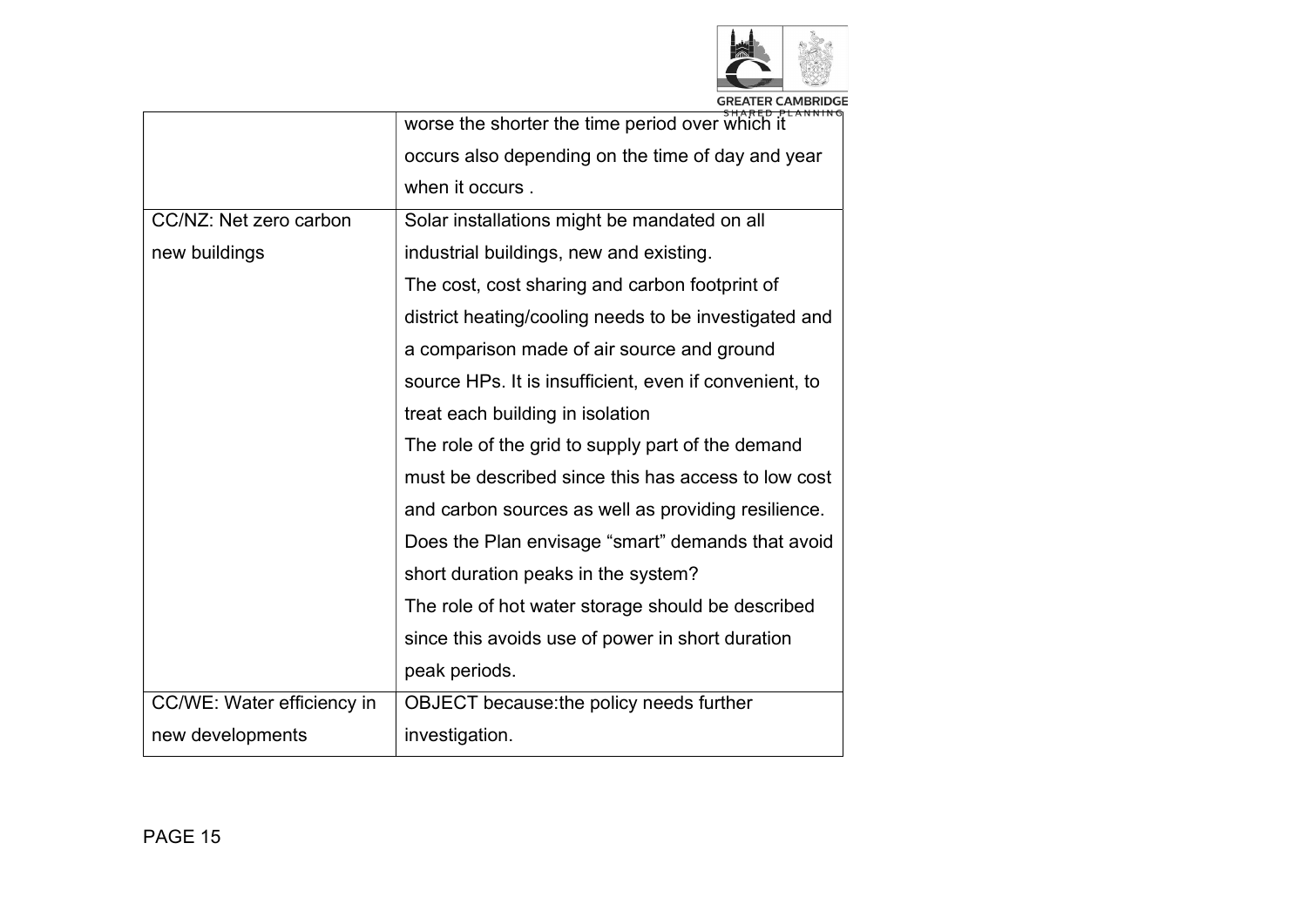

|                             | The cost and carbon content of reuse should be not |
|-----------------------------|----------------------------------------------------|
|                             | be excessive given that c.90% of all water used in |
|                             | buildings could otherwise be treated at a WWTW     |
|                             | and then be available to meet minimum              |
|                             | environmental minimum flows or other demands       |
|                             | downstream.                                        |
|                             | The reliance on reduced demand must not act as a   |
|                             | fig leaf cover for an increase the use of drought  |
|                             | orders and restricted supply at times of shortage  |
| CC/DC: Designing for a      | SUPPORT but would like to see additional           |
| changing climate            | emphasis given to existing buildings               |
| CC/FM: Flooding and         | BROAD SUPPORT but would like to see additional     |
| integrated water            | emphasis given to:                                 |
| management                  | existing buildings                                 |
|                             | role of flood defences and the expectation that    |
|                             | some defended flood plains will continue to be     |
|                             | effective                                          |
|                             | - avoidance of sewage flooding risk being          |
|                             | transferred from one location to another           |
| CC/RE: Renewable energy     | Broad support but OBJECT to standalone projects    |
| projects and infrastructure | in the Green Belt and lack of weight given to      |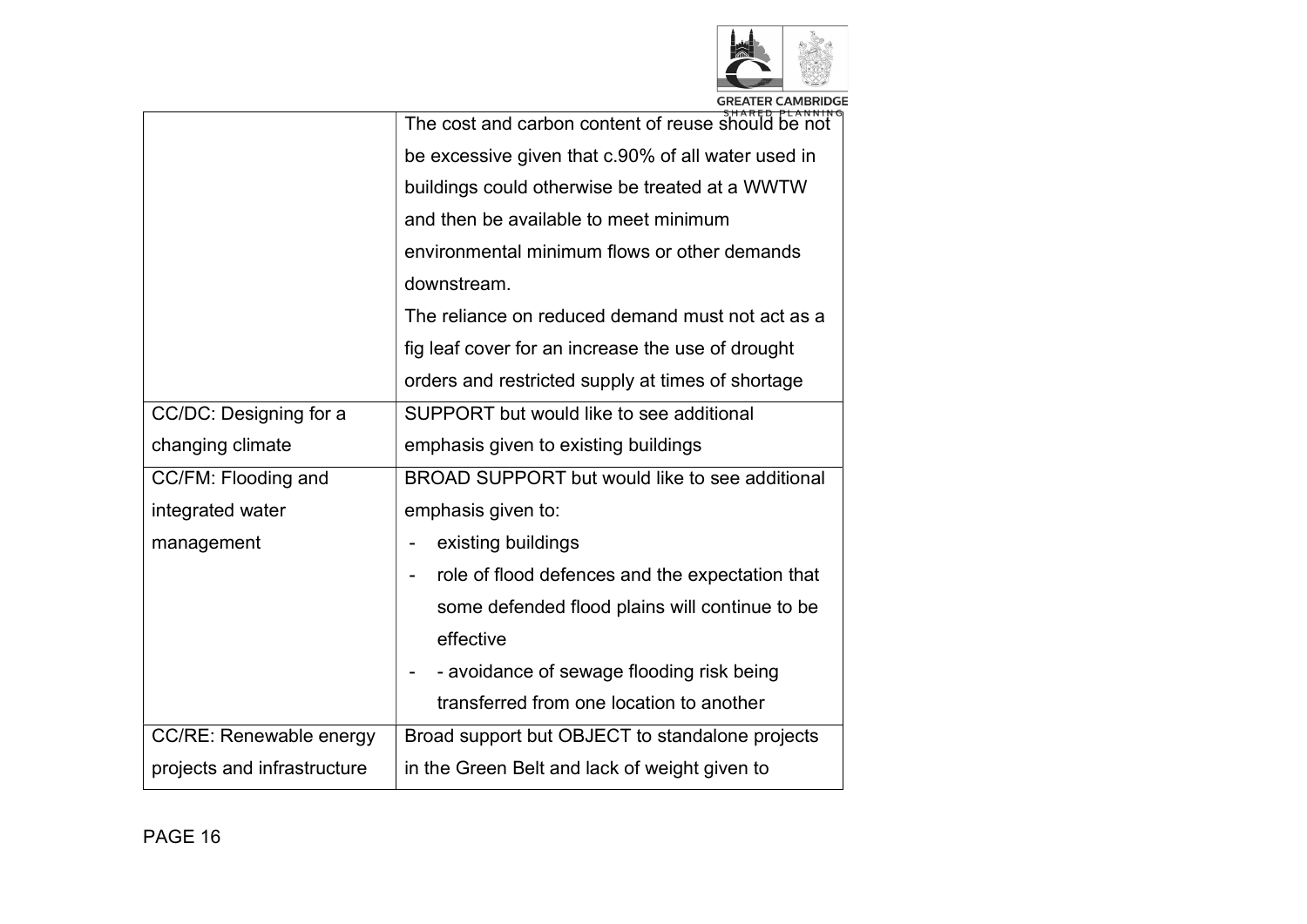

| CUADER BLANNING |  |  |  | <b>GREATER CAMBRIDGE</b> |  |  |  |  |
|-----------------|--|--|--|--------------------------|--|--|--|--|
|                 |  |  |  |                          |  |  |  |  |

|                              | success of National Grid in importing sustainable |
|------------------------------|---------------------------------------------------|
|                              | energy to GC or role of district schemes in major |
|                              | new developments                                  |
| <b>CC/CE: Reducing waste</b> | Support but would like to see more avoidance by   |
| and supporting the circular  | reuse of buildings.                               |
| economy                      |                                                   |
| CC/CS: Supporting land       | Support the aspiration but OBJECT to the Plan as  |
| based carbon sequestration   | stated. So much is imprecise generalisation. What |
|                              | is 'rewilding' Does grain or meat production by   |
|                              | some methods have a better footprint than other   |
|                              | methods or foodstuffs or displacing production    |
|                              | elsewhere. It is not automatic that the suggested |
|                              | actions in the Plan will always be improvements.  |
|                              | Land quality must be taken into account.          |
|                              |                                                   |

# Biodiversity and green spaces

| <b>Policy</b>             | <b>Your comments</b>                                |
|---------------------------|-----------------------------------------------------|
| Biodiversity and green    | Broadly supportive of the Objectives. Please accept |
| spaces - general comments | also FDPC's previous submission on this topic for   |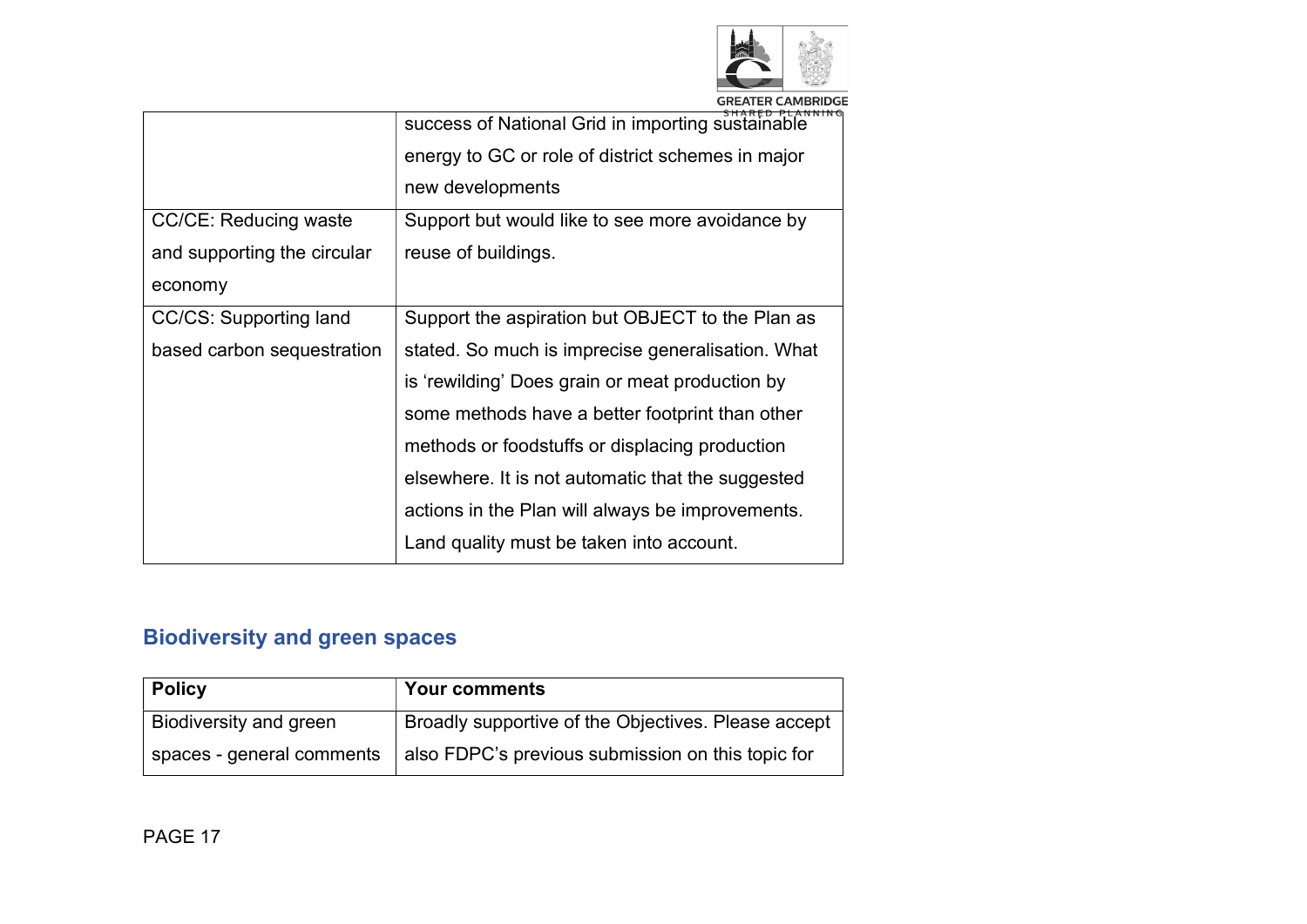

| GREATER CAMBRIDGE |
|-------------------|
|                   |

| detailed comments (details will be resubmitted on     |
|-------------------------------------------------------|
| request)                                              |
| OBJECT to use of land use categories for              |
| biodiversity potential calculations if actual species |
| diversity and scarcity is of known important.         |
| Broadly supportive but again concern that this is too |
| general a concept that requires further precision     |
|                                                       |
|                                                       |
|                                                       |
| Broadly supportive but again concern that this is too |
| general a concept that requires further precision     |
| Broadly supportive but again concern that this is too |
| general a concept that requires further precision     |
| Broadly supportive of the Objectives. Please accept   |
| also FDPC's previous submission on this topic for     |
| detailed comments (details will be resubmitted on     |
| request)                                              |
|                                                       |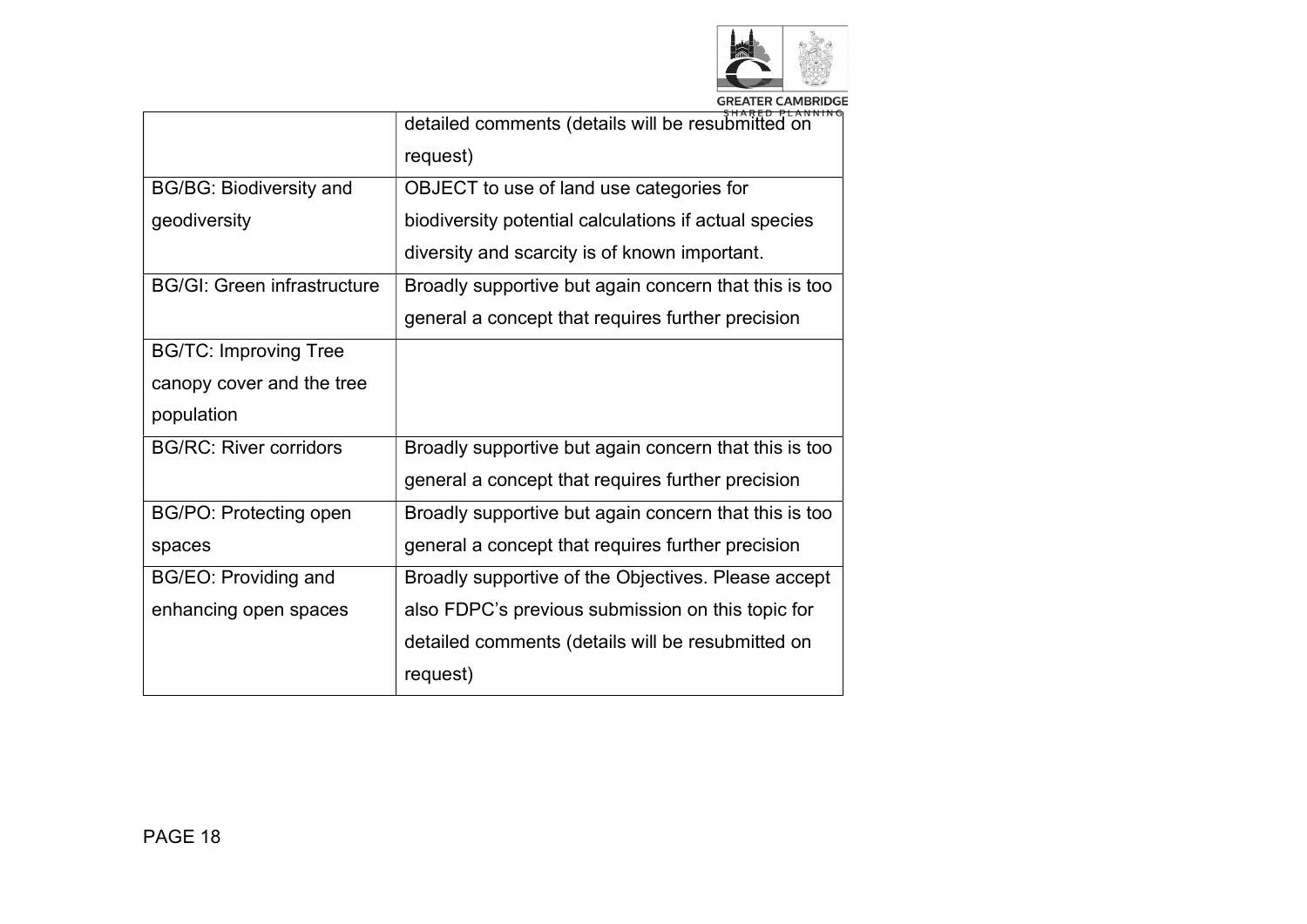

## Wellbeing and inclusion

| <b>Policy</b>             | <b>Your comments</b>                              |
|---------------------------|---------------------------------------------------|
| Wellbeing and inclusion - | Broadly supportive of aspiration but concerned at |
| general comments          | ambiguity in some of the detail                   |
| WS/HD: Creating healthy   |                                                   |
| new developments          |                                                   |
| WS/CF: Community, sports, |                                                   |
| and leisure facilities    |                                                   |
| WS/MU: Meanwhile uses     |                                                   |
| during long term          |                                                   |
| redevelopments            |                                                   |
| WS/IO: Creating inclusive |                                                   |
| employment and business   |                                                   |
| opportunities through new |                                                   |
| developments              |                                                   |
| WS/HS: Pollution, health  |                                                   |
| and safety                |                                                   |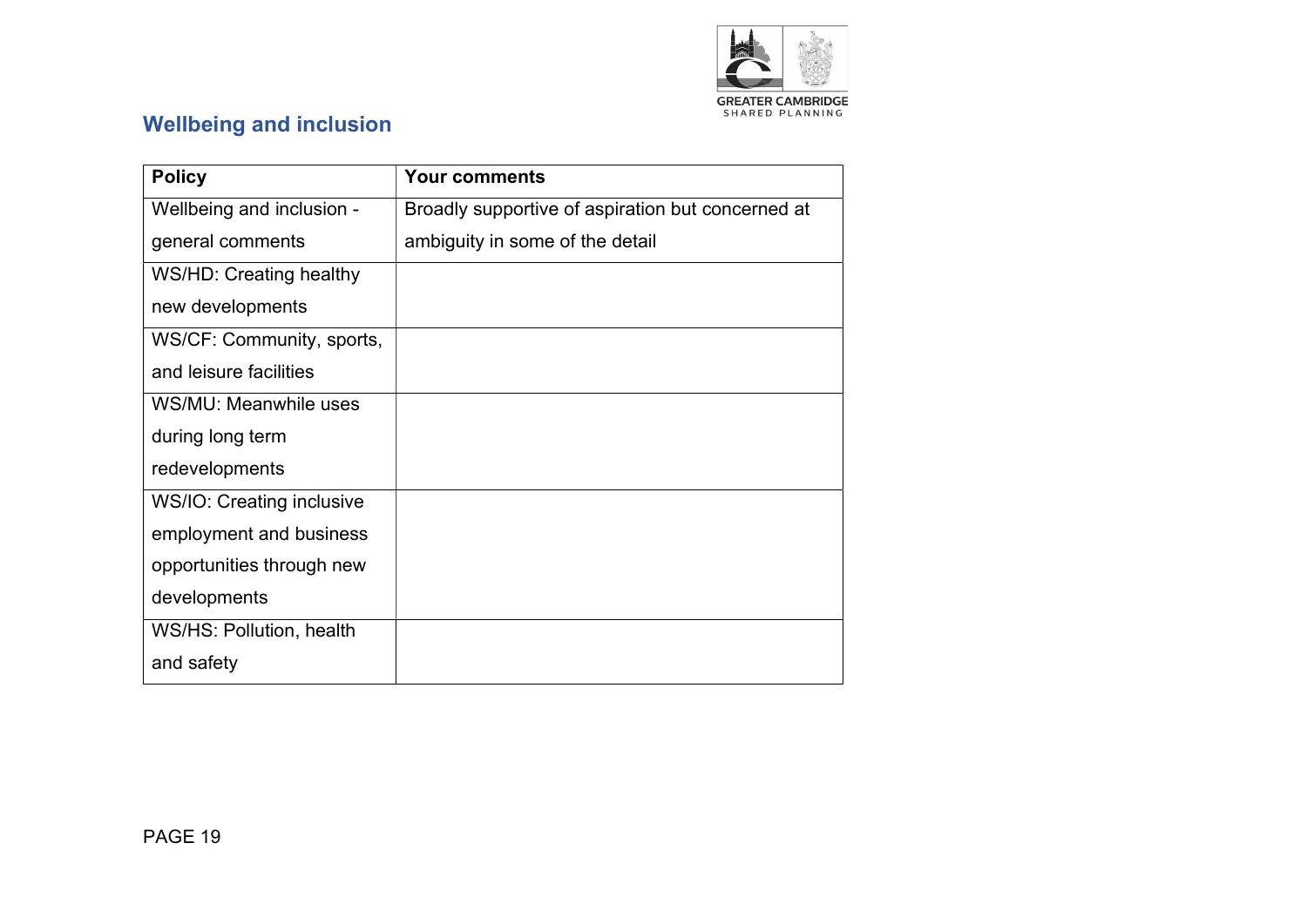

## Great places policies

| <b>Policy</b>                | <b>Your comments</b>                         |
|------------------------------|----------------------------------------------|
| Great places – general       | <b>REFER to GENERAL COMMENTS submitted</b>   |
| comments                     | previously since overdevelopment is the main |
|                              | problem                                      |
| GP/PP: People and place      | See above                                    |
| responsive design            |                                              |
| <b>GP/LC: Protection and</b> | This is critically important                 |
| enhancement of landscape     |                                              |
| character                    |                                              |
| <b>GP/GB: Protection and</b> | This is critically important                 |
| enhancement of the           |                                              |
| Cambridge Green Belt         |                                              |
| GP/QD: Achieving high        | This is critically important                 |
| quality development          |                                              |
| GP/QP: Establishing high     | This is critically important                 |
| quality landscape and public |                                              |
| realm                        |                                              |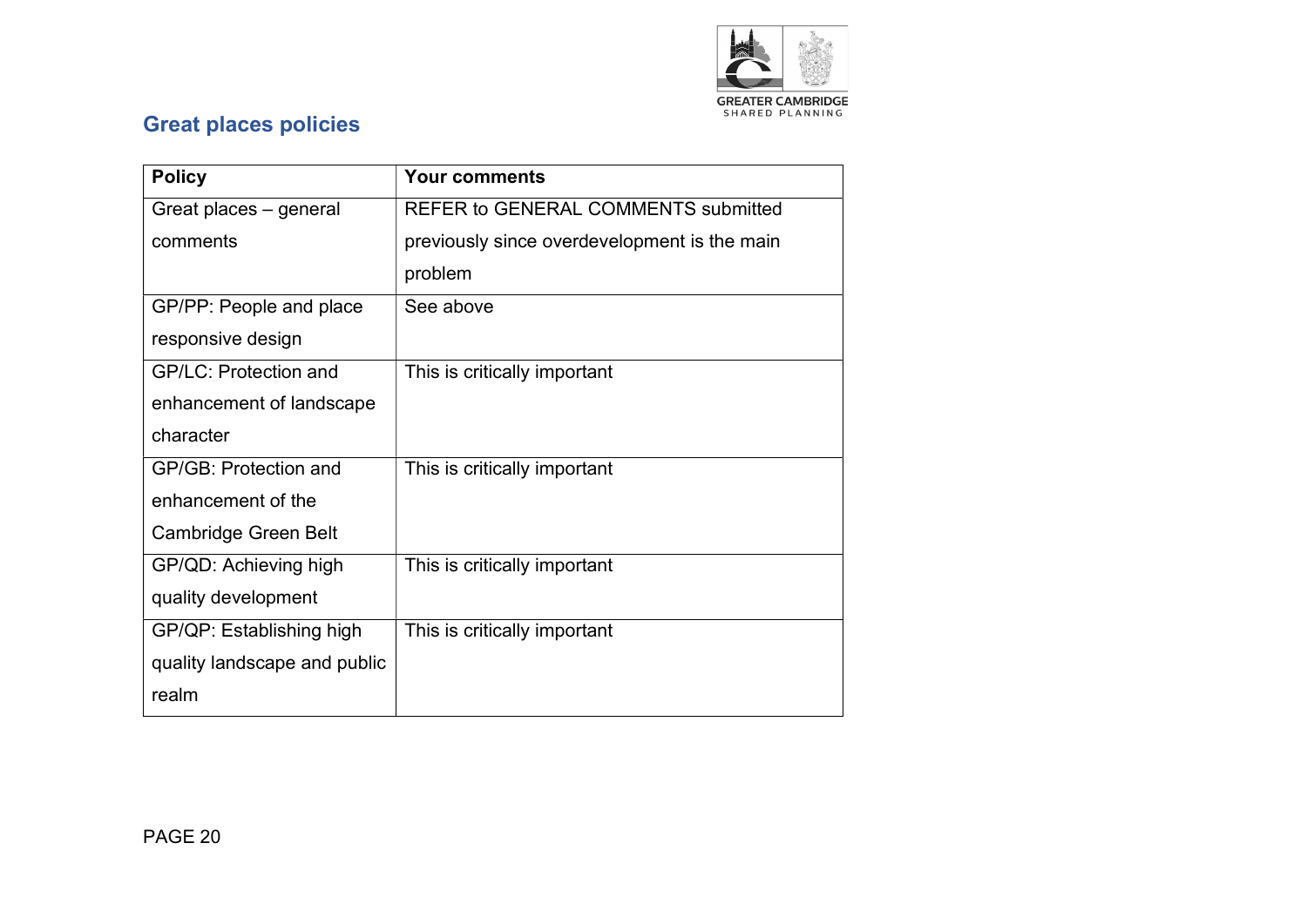

**GREATER CAMBRIDGE** 

| GP/HA: Conservation and  | This is critically important |
|--------------------------|------------------------------|
| enhancement of heritage  |                              |
| assets                   |                              |
| GP/CC: Adapting heritage | This is important            |
| assets to climate change |                              |
| GP/PH8: Protection of    | This is important            |
| <b>Public Houses</b>     |                              |

# Jobs policies

| <b>Policy</b>              | <b>Your comments</b>                   |
|----------------------------|----------------------------------------|
| Jobs – general comments    | OBJCET to scale - see general comments |
| J/NE: New employment       | See comments in sections above         |
| development proposals      |                                        |
| J/RE: Supporting the rural |                                        |
| Economy                    |                                        |
| J/AL: Protecting the best  | This is critically important           |
| agricultural land          |                                        |
| J/PB: Protecting existing  |                                        |
| business space             |                                        |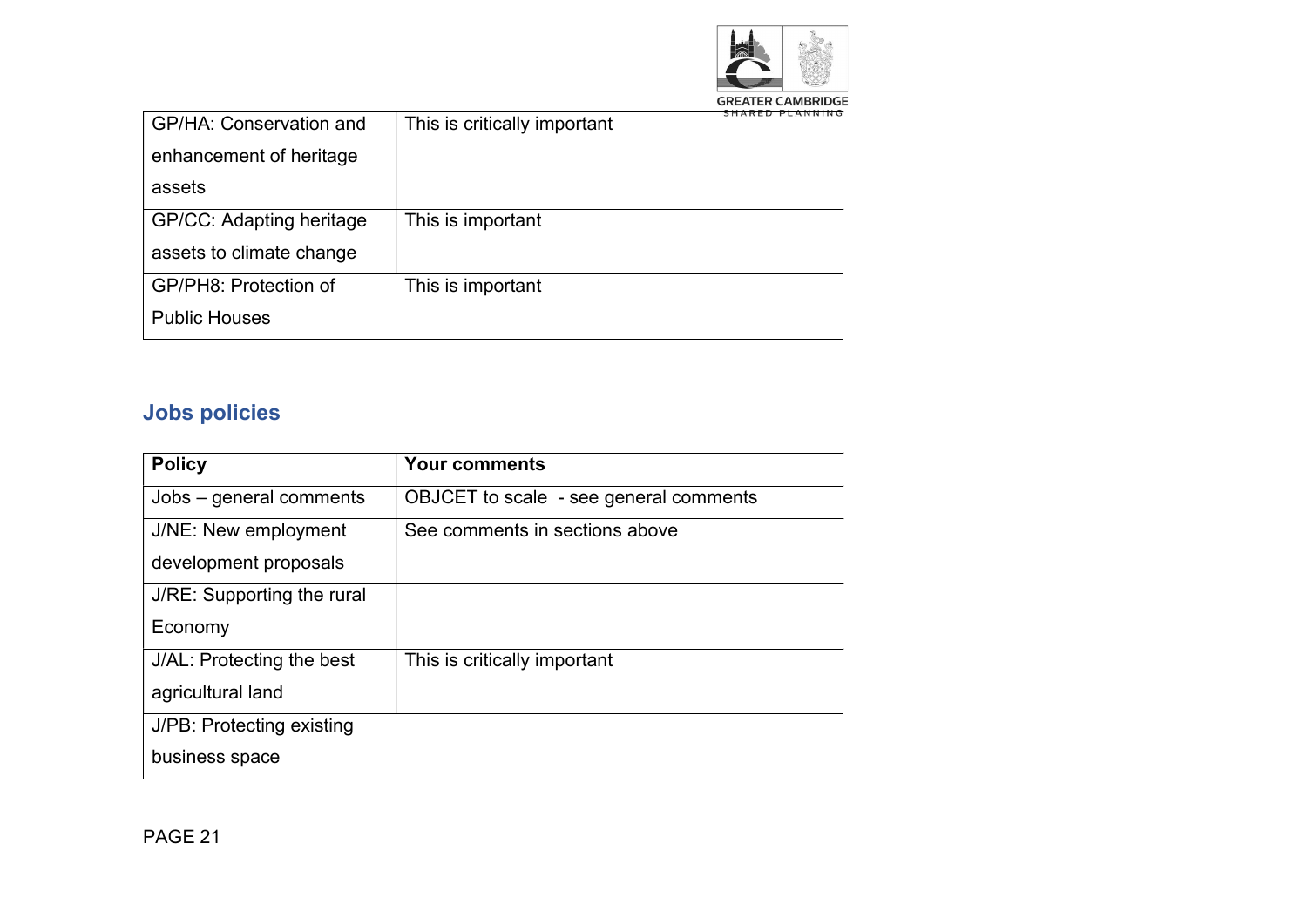

**GREATER CAMBRIDGE** 

| J/RW: Enabling remote       | This is critically important to GC and neighbouring |
|-----------------------------|-----------------------------------------------------|
| working                     | areas                                               |
| J/AW: Affordable workspace  |                                                     |
| and creative industries     |                                                     |
| J/EP: Supporting a range of |                                                     |
| facilities in employment    |                                                     |
| parks                       |                                                     |
| J/RC: Retail and centres    |                                                     |
| J/VA: Visitor               |                                                     |
| accommodation, attractions  |                                                     |
| and facilities              |                                                     |
| J/FD: Faculty development   |                                                     |
| and specialist / language   |                                                     |
| schools                     |                                                     |
|                             |                                                     |

# Homes policies

| <b>Policy</b>            | <b>Your comments</b>                                                 |
|--------------------------|----------------------------------------------------------------------|
|                          | Homes – general comments   Generally as covered in previous sections |
| H/AH: Affordable housing |                                                                      |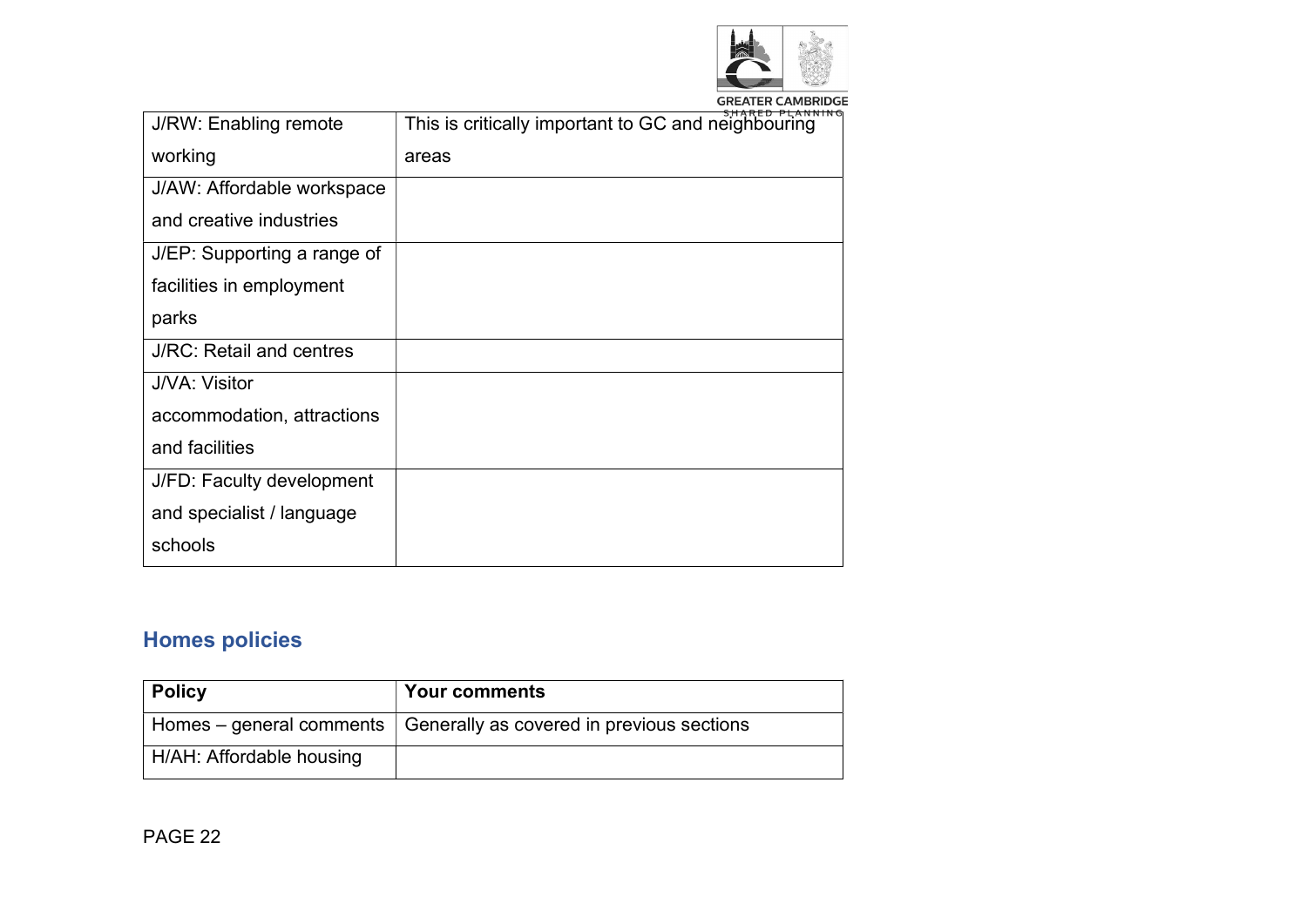

| GREATER CAMBRIDG |  |  |                   |  |  |  |  |
|------------------|--|--|-------------------|--|--|--|--|
|                  |  |  | CUADED DI AMMINIC |  |  |  |  |
|                  |  |  |                   |  |  |  |  |

| H/ES: Exception sites for     |  |
|-------------------------------|--|
| affordable housing            |  |
| H/HM: Housing mix             |  |
| H/HD: Housing density         |  |
| H/GL: Garden land and         |  |
| subdivision of existing plots |  |
| H/SS: Residential space       |  |
| standards and accessible      |  |
| homes                         |  |
| H/SH: Specialist housing      |  |
| and homes for older people    |  |
| H/CB: Self- and custom-       |  |
| build homes                   |  |
| H/BR: Build to rent homes     |  |
| H/MO: Houses in multiple      |  |
| occupation (HMOs)             |  |
| H/SA: Student                 |  |
| accommodation                 |  |
| H/DC: Dwellings in the        |  |
| countryside                   |  |
| H/RM: Residential moorings    |  |
|                               |  |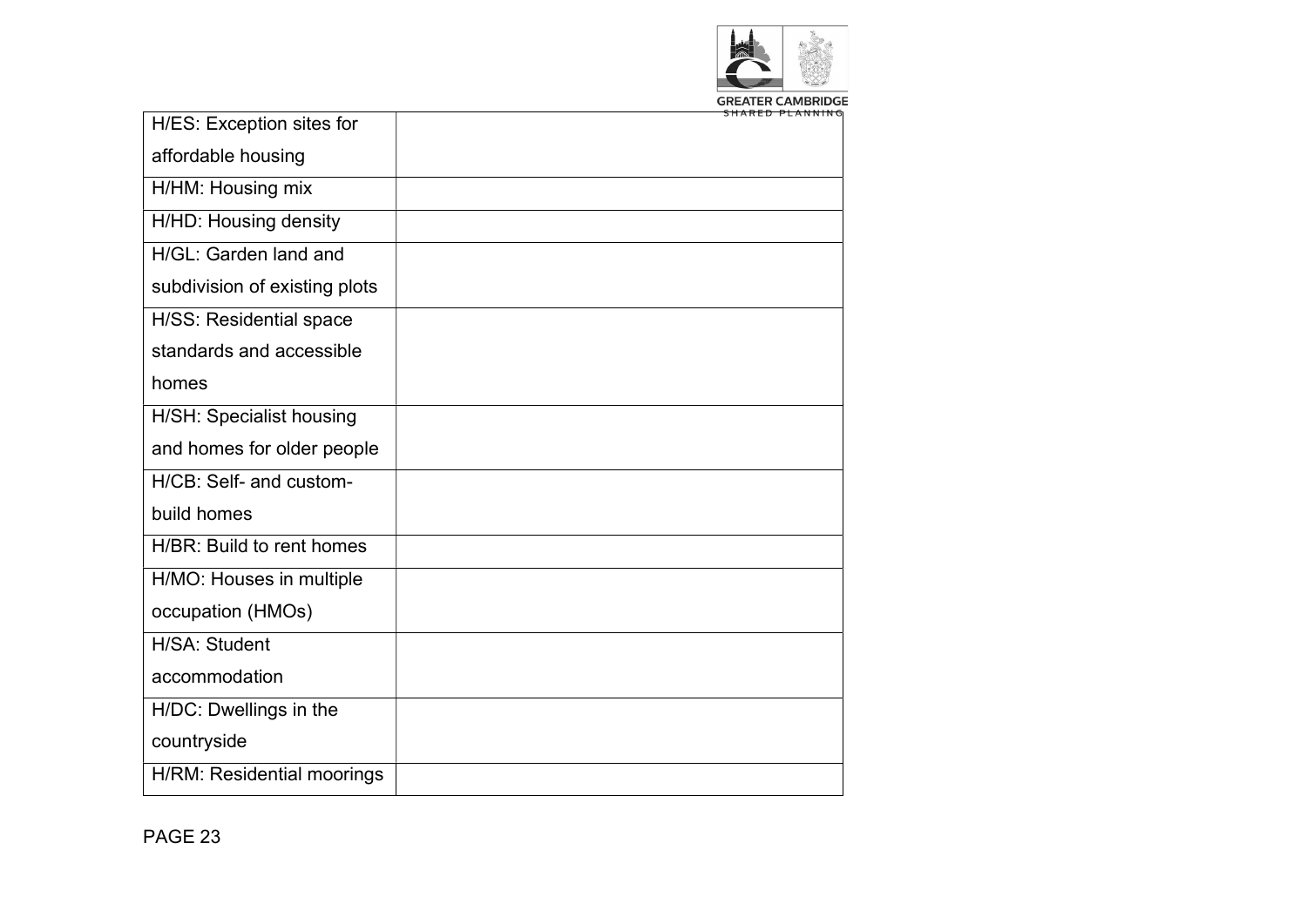

| <b>H/RC: Residential caravans</b> |  |
|-----------------------------------|--|
| H/GT: Gypsy and Traveller         |  |
| and Travelling Show People        |  |
| sites                             |  |
| H/CH: Community led               |  |
| housing                           |  |

# Infrastructure policies

| <b>Policy</b>                | <b>Your comments</b>                      |
|------------------------------|-------------------------------------------|
| Infrastructure – general     | Generally as covered in previous sections |
| comments                     |                                           |
| I/ST: Sustainable transport  | <b>Critically important</b>               |
| and connectivity             |                                           |
| I/EV: Parking and electric   | <b>Critically important</b>               |
| vehicles                     |                                           |
| I/FD: Freight and delivery   |                                           |
| consolidation                |                                           |
| I/SI: Safeguarding important |                                           |
| infrastructure               |                                           |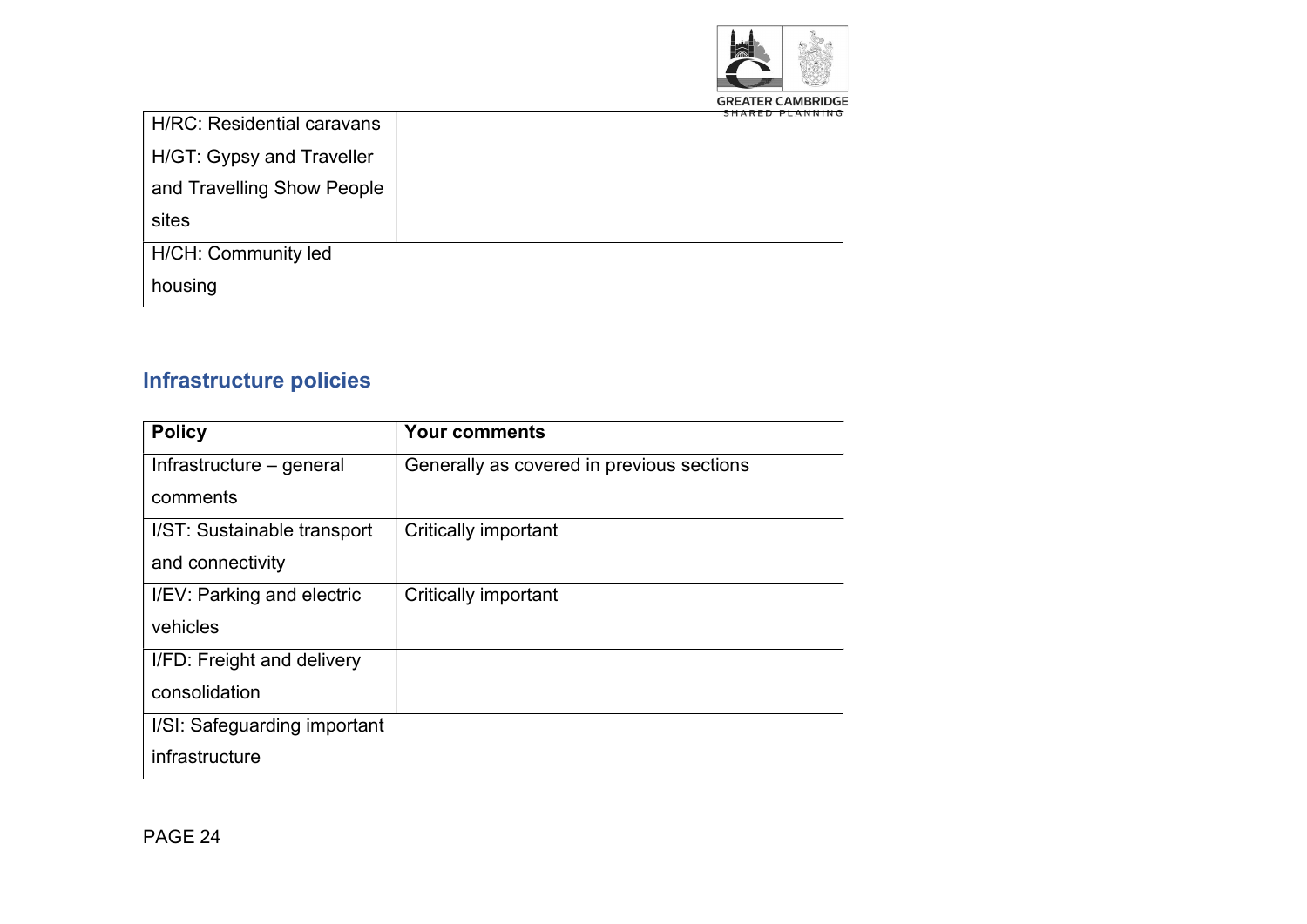

|  |  |  | <b>GREATER CAMBRIDG</b>                       |  |  |  |  |
|--|--|--|-----------------------------------------------|--|--|--|--|
|  |  |  | $CII$ $A$ $D$ $F$ $D$ $D$ $A$ $M$ $M$ $M$ $C$ |  |  |  |  |
|  |  |  |                                               |  |  |  |  |

| I/AD: Aviation development   |                             |
|------------------------------|-----------------------------|
| I/EI: Energy infrastructure  | <b>Critically important</b> |
| masterplanning               |                             |
| I/ID: Infrastructure and     | Critically important        |
| delivery                     |                             |
| I/DI: Digital infrastructure | <b>Critically important</b> |

#### Supporting documents on which we are consulting

| <b>Policy</b>                   | <b>Your comments</b>      |
|---------------------------------|---------------------------|
| <b>Sustainability Appraisal</b> | To be submitted in future |
| (incorporating the              |                           |
| requirements of the             |                           |
| <b>Strategic Environmental</b>  |                           |
| Assessment)                     |                           |
| <b>Habitats Regulations</b>     | To be submitted in future |
| Assessment                      |                           |

If you wish to comment on other evidence base documents, please assign your comments to the policy which the evidence document supports. For example, if you wish to comment on rejected sites within the Housing and Employment Land Availability Assessment, please comment against the allocations policy for the area in which the site is located (for example